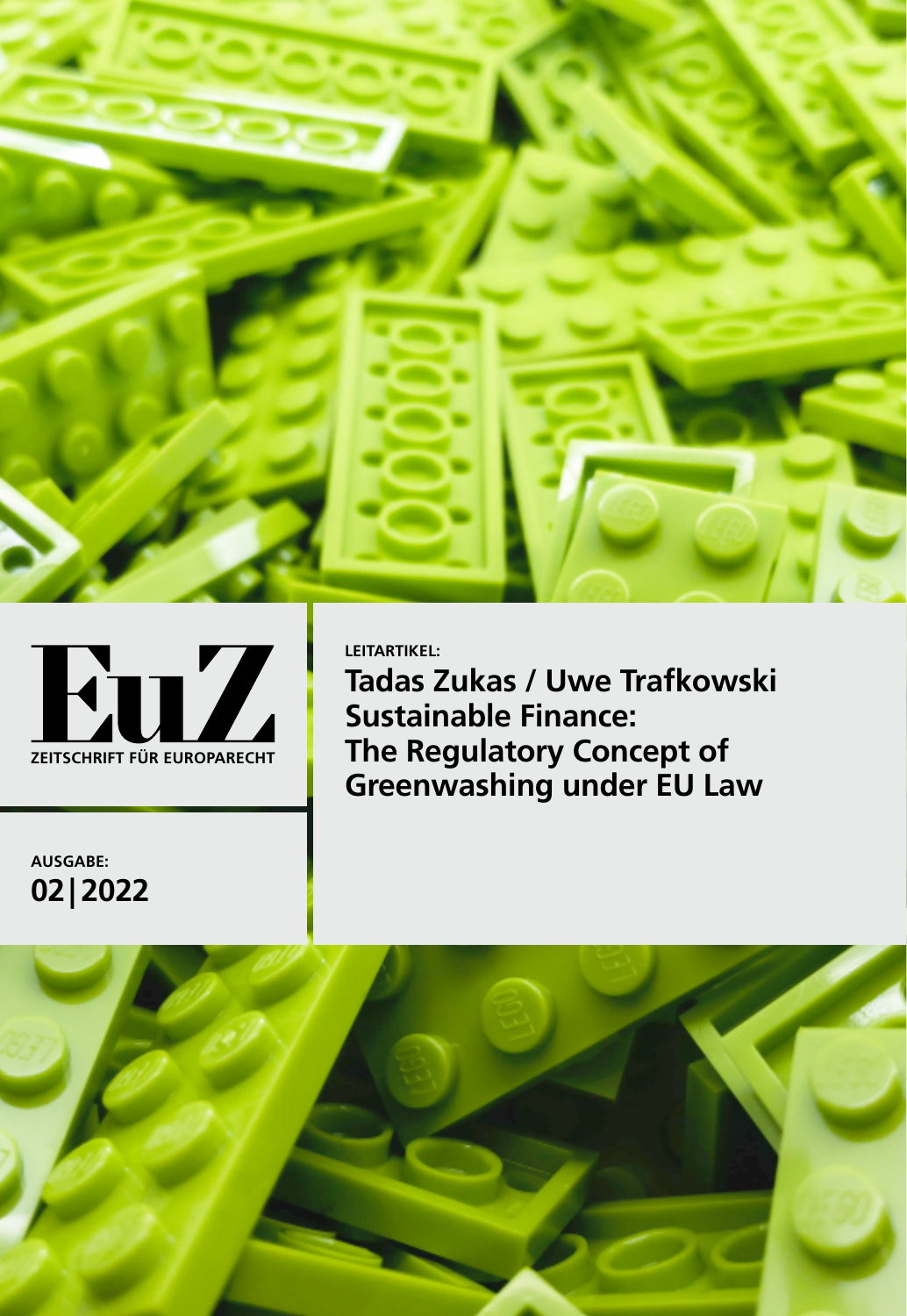# **Sustainable Finance: The Regulatory Concept of Greenwashing under EU Law**

Tadas Zukas/Uwe Trafkowski\*

# **Table of Contents**

| А.        | Introduction                         |                                                                                                                                                            |                 |
|-----------|--------------------------------------|------------------------------------------------------------------------------------------------------------------------------------------------------------|-----------------|
| <b>B.</b> |                                      | <u>Elements of the concept</u> Elements of the concept                                                                                                     | C <sub>4</sub>  |
|           | L.                                   | <b>Definitions</b><br>the control of the control of the control of the control of the control of                                                           | C <sub>4</sub>  |
|           |                                      | Taxonomy Regulation (2020)<br>1.                                                                                                                           | C <sub>4</sub>  |
|           |                                      | <b>SFDR RTS draft (2021)</b><br>2.<br><u> 1980 - Jan Samuel II, maritan a shekara tshirin 1980 - Shekara tshirin 1980 - Shekara tshirin 1980 - Shekara</u> | C <sub>6</sub>  |
|           |                                      | 3.<br>Sustainable Finance Strategy (2021)                                                                                                                  | C <sub>7</sub>  |
|           |                                      | EC's SFDR Q&A (2021) <b>EXECTS</b> SEE A 2021<br>4.                                                                                                        | C <sub>8</sub>  |
|           |                                      | 5.<br>Revised MiFID II delegated act (2021)                                                                                                                | C <sub>9</sub>  |
|           | Η.                                   | The concept's core<br><u> 1989 - Johann Stein, mars an deus Amerikaansk kommunister (</u>                                                                  | C <sub>12</sub> |
|           | III.                                 | No uniform definition <b>No uniform definition</b>                                                                                                         | C <sub>14</sub> |
|           | Focus on the SFDR enforcement<br>IV. |                                                                                                                                                            |                 |
| C.        |                                      | Managing the greenwashing risk Managing Community Community Community Community Community Community Community                                              | C <sub>16</sub> |
| D.        |                                      | The legislator's purpose: "Sunlight  the best of disinfectants"?                                                                                           | C <sub>19</sub> |
|           | I.                                   | Setting the scene                                                                                                                                          | C <sub>19</sub> |
|           | II.                                  | Learning from experience: Importance of clarity on key definitions                                                                                         | C <sub>20</sub> |
|           | III.                                 | Nudging the markets to self-adjust: Disclosure requirements as                                                                                             |                 |
|           |                                      | a key instrument                                                                                                                                           | C <sub>23</sub> |
|           | IV.                                  | Triggering regulatory obligations: Centrality of product's positioning                                                                                     | C <sub>25</sub> |
|           | V.                                   | <b>Importance of quality ESG data</b><br>the control of the control of the control of                                                                      | C <sub>27</sub> |
| Е.        |                                      | Taking the greenwashing risk seriously                                                                                                                     | C <sub>28</sub> |
| F.        |                                      | <b>Concluding observations</b>                                                                                                                             | C <sub>28</sub> |

<sup>\*</sup> Dr. Tadas Zukas is Global Lead Senior Legal Counsel Sustainability/ESG at Vontobel in Zurich; Dr. Uwe Trafkowski is Head Legal Global Wealth Management Germany and Austria at UBS in Frankfurt am Main. The views expressed in this paper are their personal views.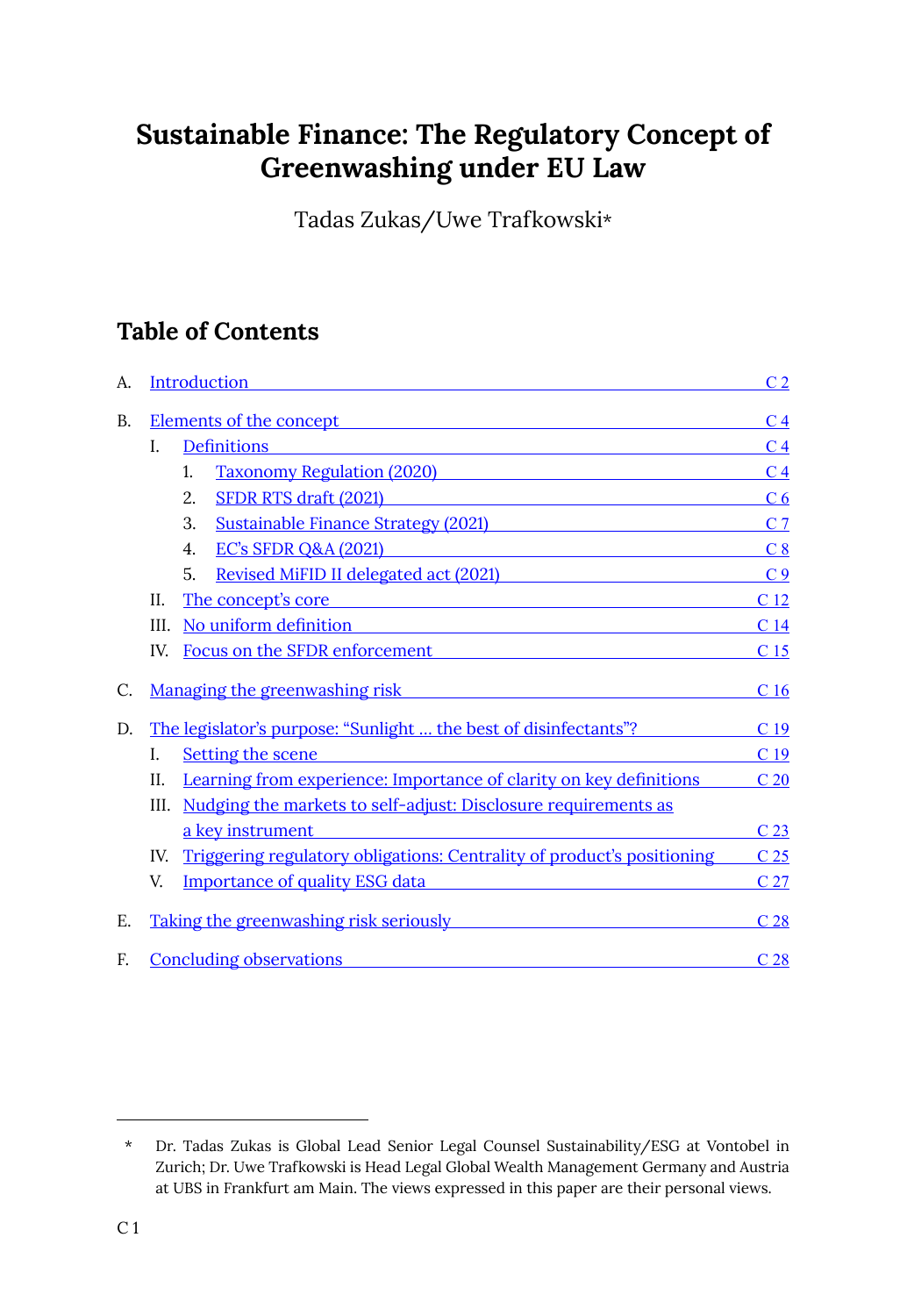# <span id="page-2-0"></span>**A. Introduction**

Consumers and investors grow increasingly conscious of the impact their consumption choices and investment decisions have on the environment and society. This change in consciousness creates a shift in investor behavior, which contributes to the factors leading to an increased demand for environmental, social and governance ("ESG") products, including sustainable finance products and sustainable investing offerings. With the growing investor and consumer awareness of sustainability aspects of products, an increasing trend among product manufacturers can be observed to portray their industrial products (such as, for example, cars) or financial products (for example, funds) as environmentally friendly or sustainable. This poses an increasing risk of greenwashing. The European Union addresses this risk and aims to protect investors and consumers against untrue, confusing and misleading information about sustainable characteristics of products.<sup>1</sup> In the field of sustainable finance in particular, addressing a phenomenon known as "greenwashing" and preventing it in the area of financial products, has been a stated purpose of the EU's legislator when enacting two key regulations in its new sustainable finance regulatory architecture that has emerged out of the EU's Sustainable Finance Action Plan 2018<sup>2</sup>: the Taxonomy Regulation ("TR")<sup>3</sup> and the Sustainable Finance Disclosure Regulation ("SFDR")<sup>4</sup>. While the binding parts of these regulations do not provide a definition of what greenwashing means, attempts at defining or at least describing the phenomenon are undertaken in the recitals of the Taxonomy Regulation, the SFDR Level 2

Communication from the Commission to the European Parliament and the Council, New Consumer Agenda: Strengthening Consumer Resilience for Sustainable Recovery, COM (2020) 696, 13 November 2020, Chapter 3.1. 1

Communication from the Commission to the European Parliament, the European Council, the Council, the European Central Bank, the European Economic and Social Committee and the Committee of the Regions, Action Plan: Financing Sustainable Growth, COM (2018) 97, 27 June 2018 (hereinafter Sustainable Finance Action Plan). 2

Regulation (EU) 2020/852 of the European Parliament and of the Council of 18 June 2020 on the establishment of a framework to facilitate sustainable investment and amending Regulation (EU) 2019/2088 (Text with EEA relevance), OJ L 198 of 22 June 2020, 13 ff. (hereinafter Taxonomy Regulation / TR). 3

Regulation (EU) 2019/2088 of the European Parliament and of the Council of 27 November 2019 on sustainability‐related disclosures in the financial services sector (Text with EEA relevance), OJ L 317 of 9 December 2019, 1 ff., as amended by the TR on 22 June 2020 (hereinafter Sustainable Finance Disclosure Regulation / SFDR). 4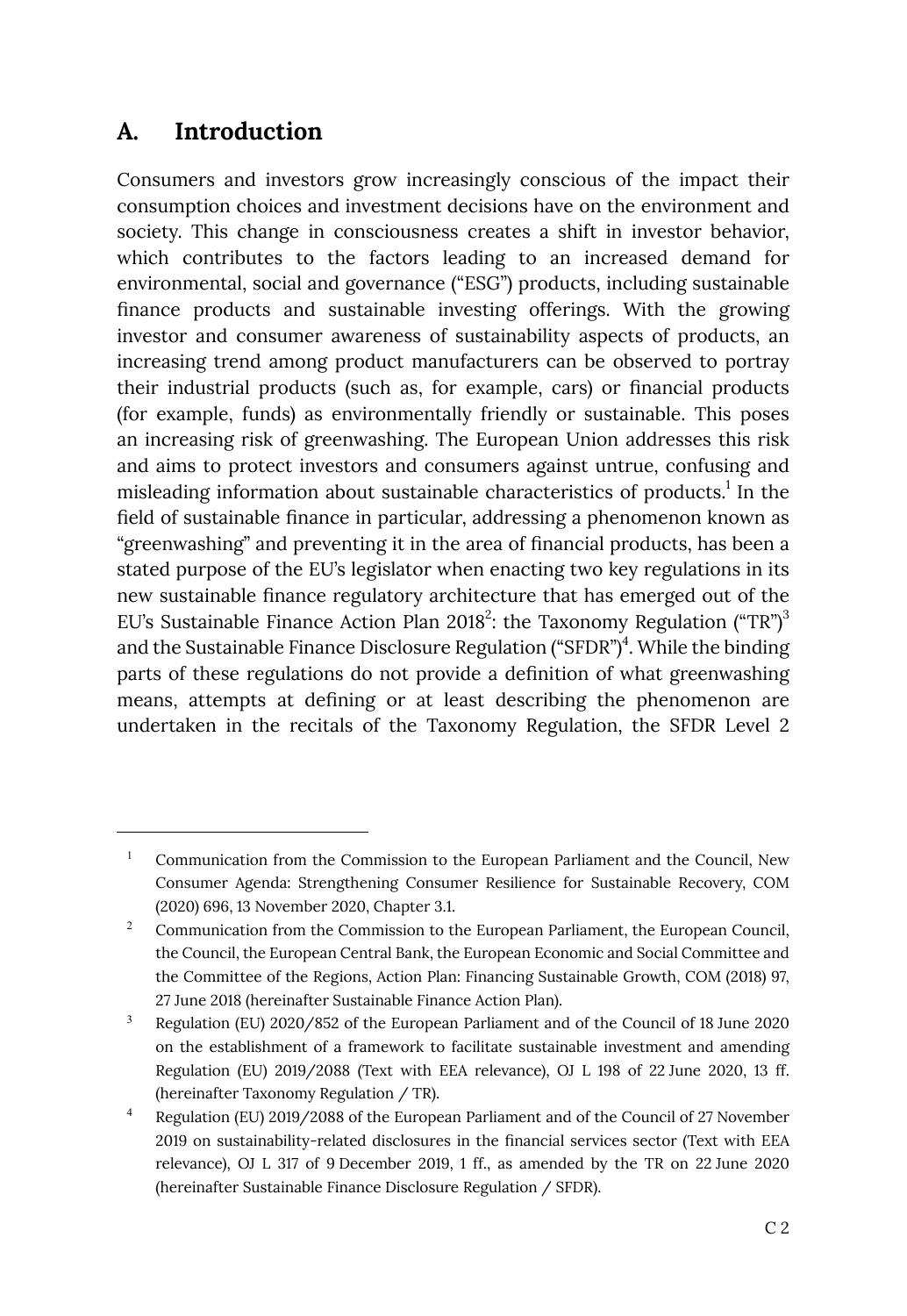("RTS") draft act<sup>5</sup>, and the recently enacted MiFID II delegated acts as well as in other official EU documents. This paper aims to provide an overview of these definitions of greenwashing and shall serve both practitioner and academic audiences. Above all, we aim to raise awareness in financial services practice, the academy and generally interested circles that greenwashing has become much more than just an abstract, vague, undefined concept. This has in essence taken place in the course of the year  $2021<sup>6</sup>$ . What we can observe is the emergence of greenwashing as an increasingly regulatorily defined concept. The concept which, if the current trend continues, shall play an increasingly central role in the framework of the new European sustainable finance regulatory architecture. The paper concludes with our observations on potential legal and regulatory impacts of greenwashing risk on financial organisations and suggests practical guidance on how to start managing related legal and regulatory risks.

| June 2020        | <b>Taxonomy Regulation</b><br>Recital 11 |
|------------------|------------------------------------------|
|                  |                                          |
|                  | <b>SFDR RTS draft</b>                    |
| February 2021    | Recital 25                               |
|                  |                                          |
|                  | Sustainable Finance Strategy             |
| <b>July 2021</b> | P. 3, fn. 11                             |
|                  |                                          |
|                  | EC SFDR Q&A                              |
| <b>July 2021</b> | P. 7                                     |
|                  |                                          |
|                  | MiFID II delegated act                   |
| August 2021      | Recital 7                                |
|                  |                                          |

## <span id="page-3-0"></span>**Timeline overview: Emerging greenwashing definitions**

ESAs' Final Report on draft Regulatory Standards of 2 February 2021 with regard to the content, methodologies and presentation of disclosures pursuant to Art. 2a(3), Art. 4(6) and (7), Art. 8(3), Art. 9(5), Art. 10(2) and Art. 11(4) of Regulation (EU) 2019/2088 (hereinafter SFDR RTS draft). 5

See [Timeline overview: Emerging greenwashing definitions](#page-3-0). 6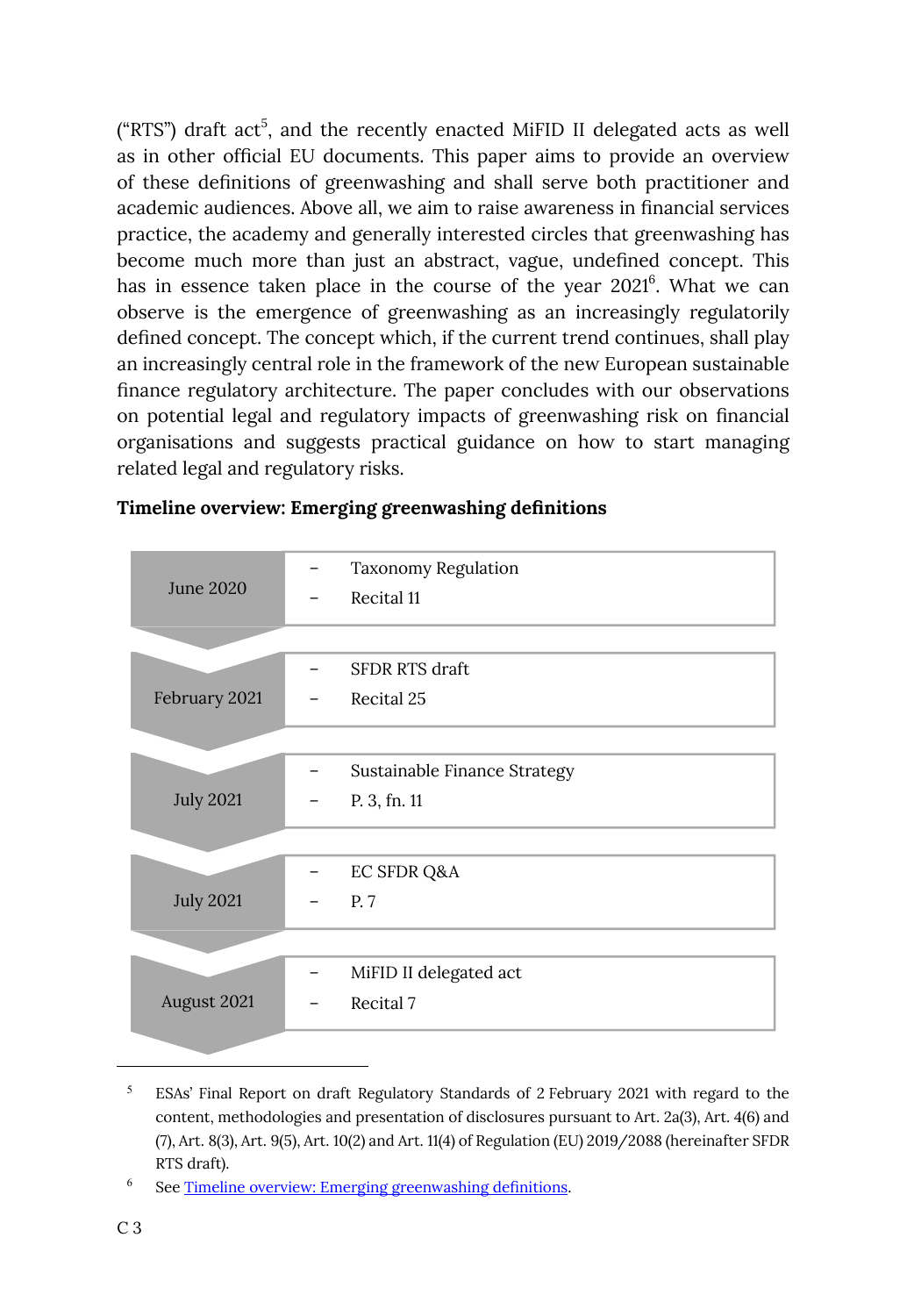# <span id="page-4-0"></span>**B. Elements of the concept**

## <span id="page-4-1"></span>**I. Definitions**

## <span id="page-4-2"></span>1. Taxonomy Regulation (2020)

Since the purpose of the EU's legislator when enacting the Taxonomy Regulation was to provide a vocabulary for green activities, it is only consequential to expect the phenomenon of greenwashing to be addressed in the Taxonomy Regulation itself. And indeed, the term is defined in Recital 11 of the Taxonomy Regulation, which states that *"greenwashing refers to the practice of gaining an unfair competitive advantage by marketing a financial product as environmentally friendly, when in fact basic environmental standards have not been met."* (emphasis added). In this context, it needs to be noted that the Taxonomy Regulation includes amendments to the SFDR, thus making the interplay between these two legislative acts particularly tight as it relates the topic of financial products. When taking a closer look at this definition, one first notes that it is focused on green claims in the standard sense ("environmentally friendly"). It is an important point to make, as we will see on the following pages of our analysis that the term greenwashing has relatively quickly evolved to encompass much more than just green/environmental claims. Secondly, the Taxonomy Regulation defines greenwashing by making a reference to marketing (*"… by marketing a financial product"*), reflecting a way to look at it which we would describe as standard until very recently. It is important to keep this aspect in mind: we shall see on the following pages that the regulatory approach seems to be in process of evolving also in this regard. The third important element we want to emphasize limits the reach of greenwashing's definition even more—by making a reference to "financial products"; this element is not simply the opposite of "non-financial products" (like cars or energy), but it is a term that is even more narrowly defined term under the Taxonomy Regulation<sup>7</sup>. Fourthly, the Taxonomy Regulation makes it clear that greenwashing is about "gaining unfair competitive advantage", which may be understood as at least an indirect reference to the principles of the laws against unfair competition, which are a known instrument in most jurisdictions and may serve as legal basis for greenwashing-related claims. As you will see later, we will classify this element

Taxonomy Regulation defines the term in Art. 2(3), which cross-refers to the definition provided in Art. 2(12) SFDR. For wealth management businesses, that definition includes, for example, managed portfolios and funds. For the definition of "financial product" under SFDR, see [info-box](#page-5-0) on p. C 5. 7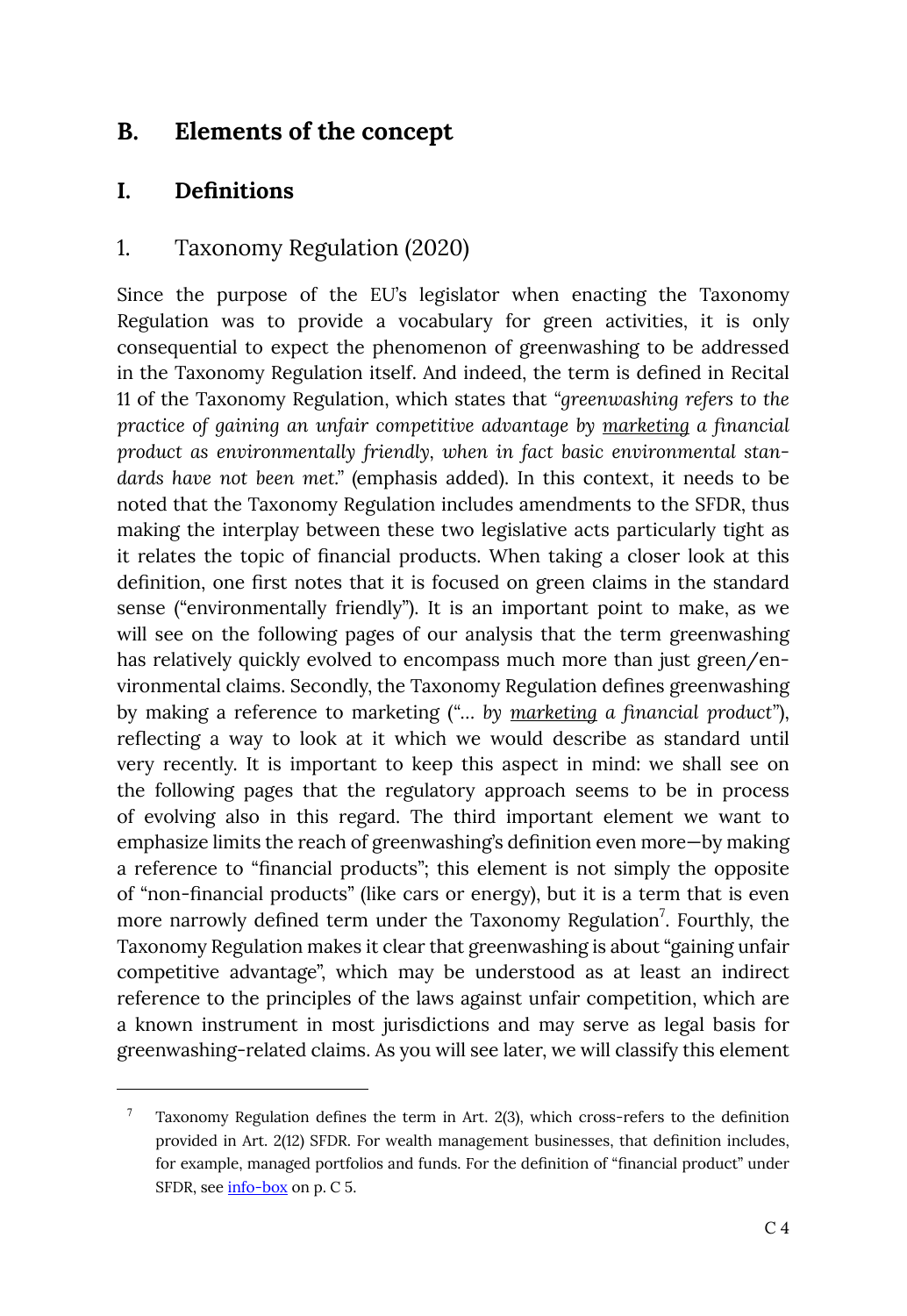of "gaining unfair competitive advantage" as the key general element forming the core of what is to be seen as greenwashing. Fifthly, the definition refers to "basic environmental standards". In our view, this reference shall be seen as making a key point in the entire greenwashing debate as it emphasizes the importance of defining the applicable standard of what is considered "green". Without having such a standard, the entire debate would continue to remain vague and relevant anti-greenwashing claims hard if not impossible to challenge in practice. Finally, and very importantly, the definition at hand implies a practice which encompasses a contradiction of "talk" (marketing) vs. "walk" ("in fact … not have been met"). Addressing this aspect is at the core of the EU's conceptual legislative effort in combating greenwashing by creating transparency at all relevant levels of financial product-related activity.

### <span id="page-5-0"></span>**"Financial product" – SFDR's definition**

Art. 2(12) SFDR

'financial product' means:

- (1) a portfolio managed in accordance with point (6) of this Article\*;
- (2) an alternative investment fund (AIF);
- (3) an IBIP\*\*;
- (4) a pension product;
- (5) a pension scheme;
- $(6)$  a UCITS\*\*\*; or
- (7) a PEPP\*\*\*\*;

### Explanations:

\* 'portfolio management' means portfolio management as defined in in point (8) of Article 4(1) of Directive 2014/65/EU, which states the following: "'portfolio management' means managing portfolios in accordance with mandates given by clients on a discretionary client-by-client basis where such portfolios include one or more financial instruments."

\*\* an insurance-based investment product.

\*\*\* an undertaking for collective investment in transferable securities.

\*\*\*\* a pan‐European personal pension product.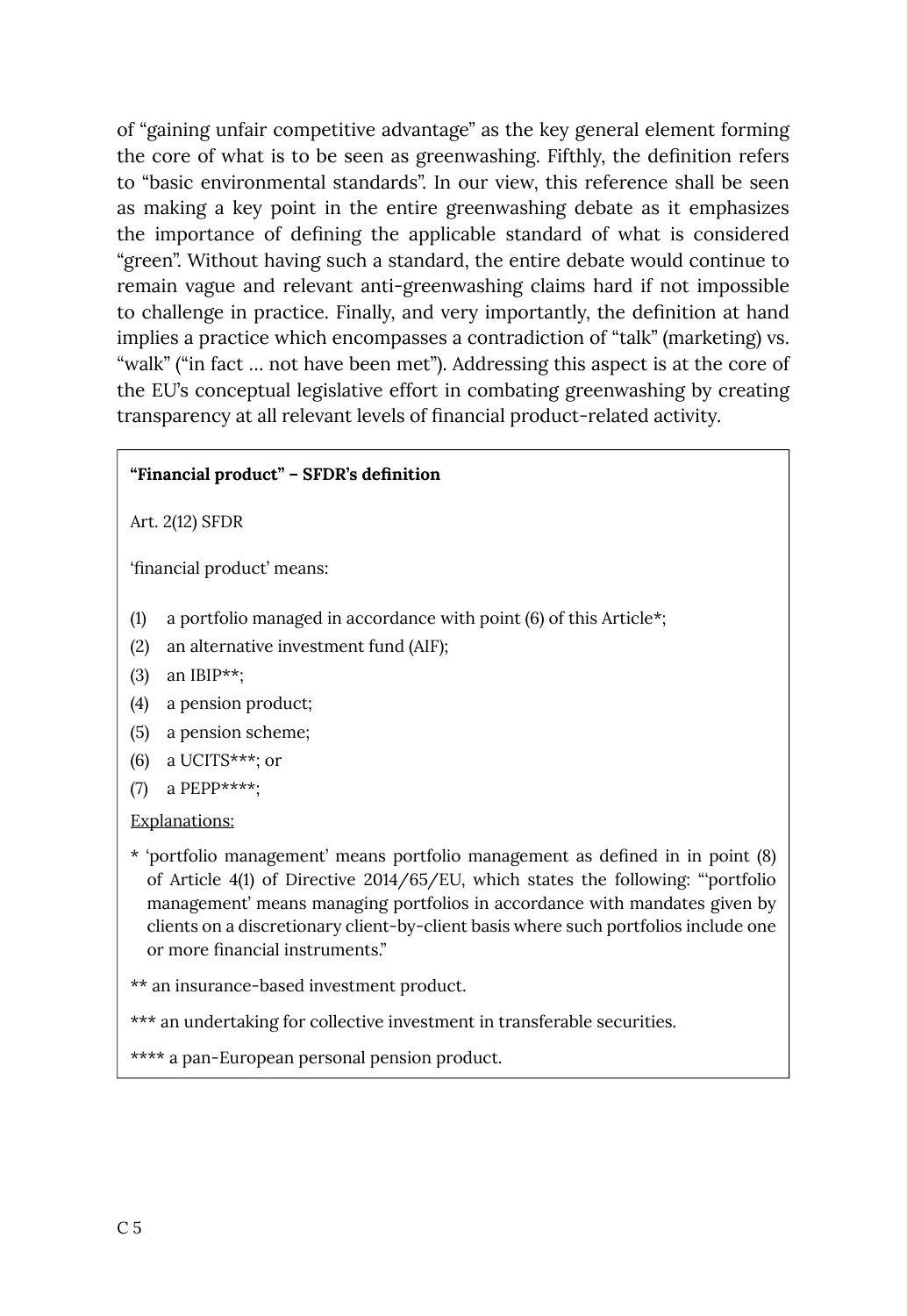## <span id="page-6-0"></span>2. SFDR RTS draft (2021)

If you consider the SFDR to be an anti-greenwashing regime in the field of finance, you may be surprised not to find a definition of greenwashing in the SFDR itself. While the true reasons for that omission will remain a topic of speculation for the foreseeable future, Recital 25 of the SFDR Level 2 draft closes that gap by making it clear that *"'greenwashing' … is, in particular, the practice of gaining an unfair competitive advantage by recommending a financial product as environmentally friendly or sustainable, when in fact that financial product does not meet basic environmental or other sustainabilityrelated standards.*" (emphasis added). The first thing one notes when analyzing this rather descriptive definition of greenwashing is that it includes that same general element of "gaining unfair competitive advantage" which we have already seen as part of the Taxonomy Regulation's definition discussed above. This shall not come as a complete surprise since the original version of the SFDR has been changed by the Taxonomy Regulation, with the definitions in these two regulations apparently exercising mutual influence as the example from the SFDR RTS draft demonstrates. Also with its second element, a reference to "financial products", the definition at hand is on the same line of regulatory thinking as the Taxonomy Regulation's definition. It is however the third point in this definition that we would like to particularly emphasize: the SFDR RTS draft's definition does not refer to marketing, but to "recommending" a financial product instead. This implies a narrower approach and may come as a surprise knowing that only a few SFDR rules apply to advisory services and it is Art. 13 SFDR which explicitly requires that marketing communications do not contradict the precontractual and website disclosures made in the context of the SFDR. The use of a qualifier "in particular" gives an indication that the reference to recommendation is not meant to be exhaustive and includes other practices relevant for the SFDR's purposes. Also the fourth element of the definition deserves our particular attention: that element is the widening the scope of relevant claims which now go beyond "green" claims, to encompass all sustainability related claims ("… as environmentally friendly *or sustainable*"). With that, we see a first sign of the scope of claims the concept of greenwashing addresses broadening to much more than just "green" washing. With the SFDR RTS draft's definition, the concept of greenwashing in essence evolves towards "ESG-washing", thus broadening the reach of the concept quite substantially. By doing so, it also broadens the scope of related legal risks requiring careful identification and management. That extension of the concept's reach is also reflected in the reference to relevant standards, which is also broader than just environmental standards that we know from the Taxonomy Regulation's definition: the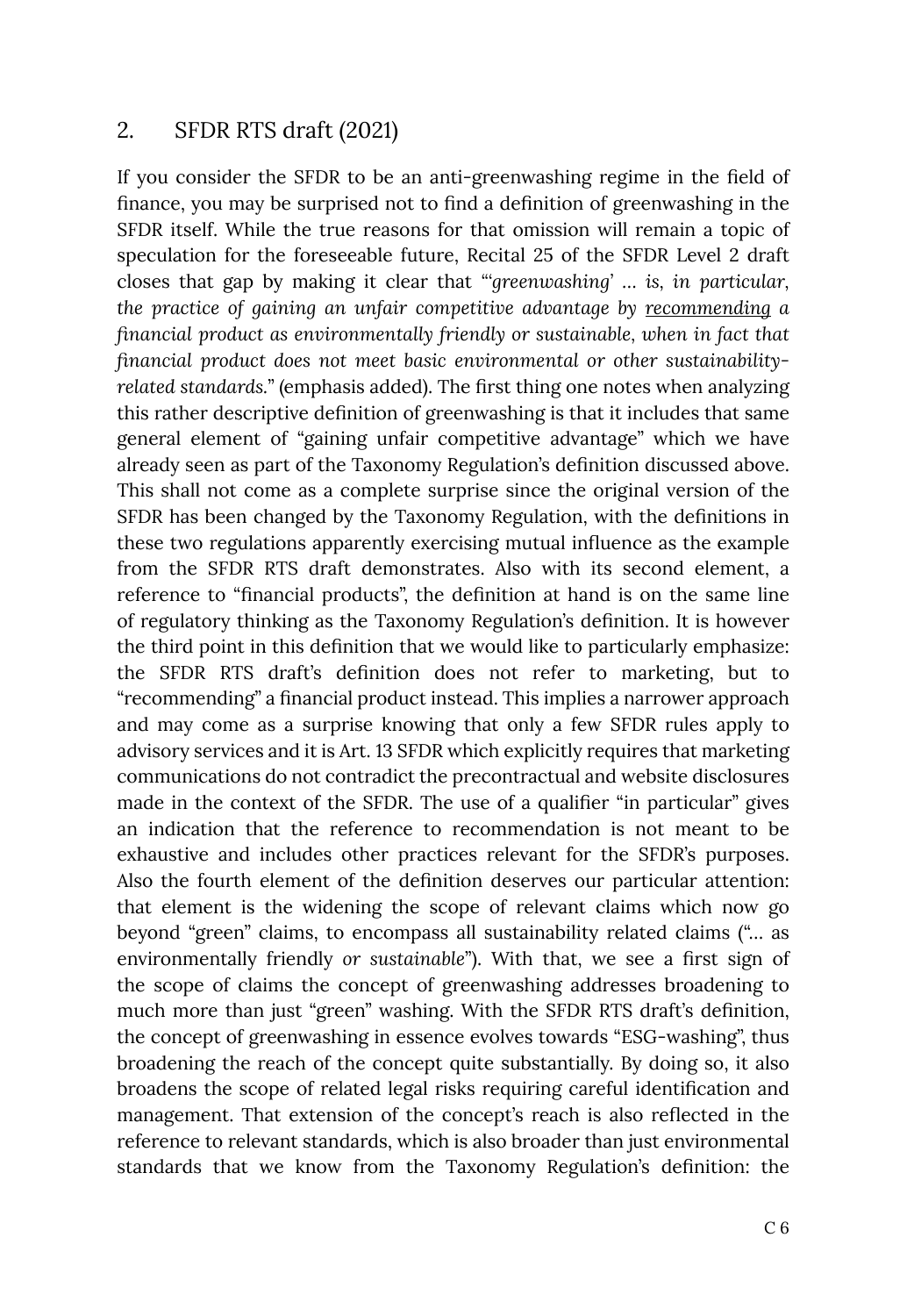relevant standards now also encompass "other sustainability-related standards". As the Taxonomy Regulation in its current form focuses on defining what "green" economic activity means, it remains to be seen whether in future also other relevant activities will be defined with a similar level of technical detail and certainty. Concluding our overview analysis of the SFDR RTS draft's definition, we note that the reference to "financial products" remains built into the concept similarly as we saw in the Taxonomy Regulation's definition. The SFDR RTS draft's definition also aims to address potential contradictions between an organisation's "talk" vs. the "walk" as regards product-related ESG claims.

# <span id="page-7-0"></span>3. Sustainable Finance Strategy (2021)

While the definitions of greenwashing in the Taxonomy Regulation and the SFDR RTS draft can be considered rather narrow and tailored specifically for the purposes of those two regulations (focus on financial products, focus on marketing and recommendations), this changes rather considerably with the approach taken in the EU's new Sustainable Finance Strategy document published in July 2021.<sup>8</sup> The definition of greenwashing used in this strategic document provides an important insight into how the understanding of what greenwashing is evolves in the European Commission's thinking on the topic. In the first step, the strategy document describes the term greenwashing by making a statement on its general core element: greenwashing is about making *"unsubstantiated sustainability claims."* By doing so, it provides an additional general element to the other basic element we know from the Taxonomy Regulation's and SFDR RTS draft's definitions discussed above—the "[practice of] gaining an unfair competitive advantage". While the element of gaining an "unfair competitive advantage" may be seen as being a "relative" standard and in this sense including an element of subjectivity, making "unsubstantiated sustainability claims" can be seen as being more objectivity-focused and measurable. In the second step, the Sustainable Finance Strategy document provides a definition of the concept of greenwashing itself and states that greenwashing is to be understood as *"the use of marketing to portray an organisation's products, activities or policies as environmentally friendly when they are not."* 9 The choice of words in this definition is remarkable in a few senses. First, by referring to "marketing" as a relevant activity and green claims

Communication from the Commission to the European Parliament, the Council, the European and Social Committee and the Committee of the Regions, Strategy for Financing the Transition to a Sustainable Economy, COM (2021) 390, 6 July 2021 (hereinafter Sustainable Finance Strategy). 8

Sustainable Finance Strategy 2021, 3, fn. 11. 9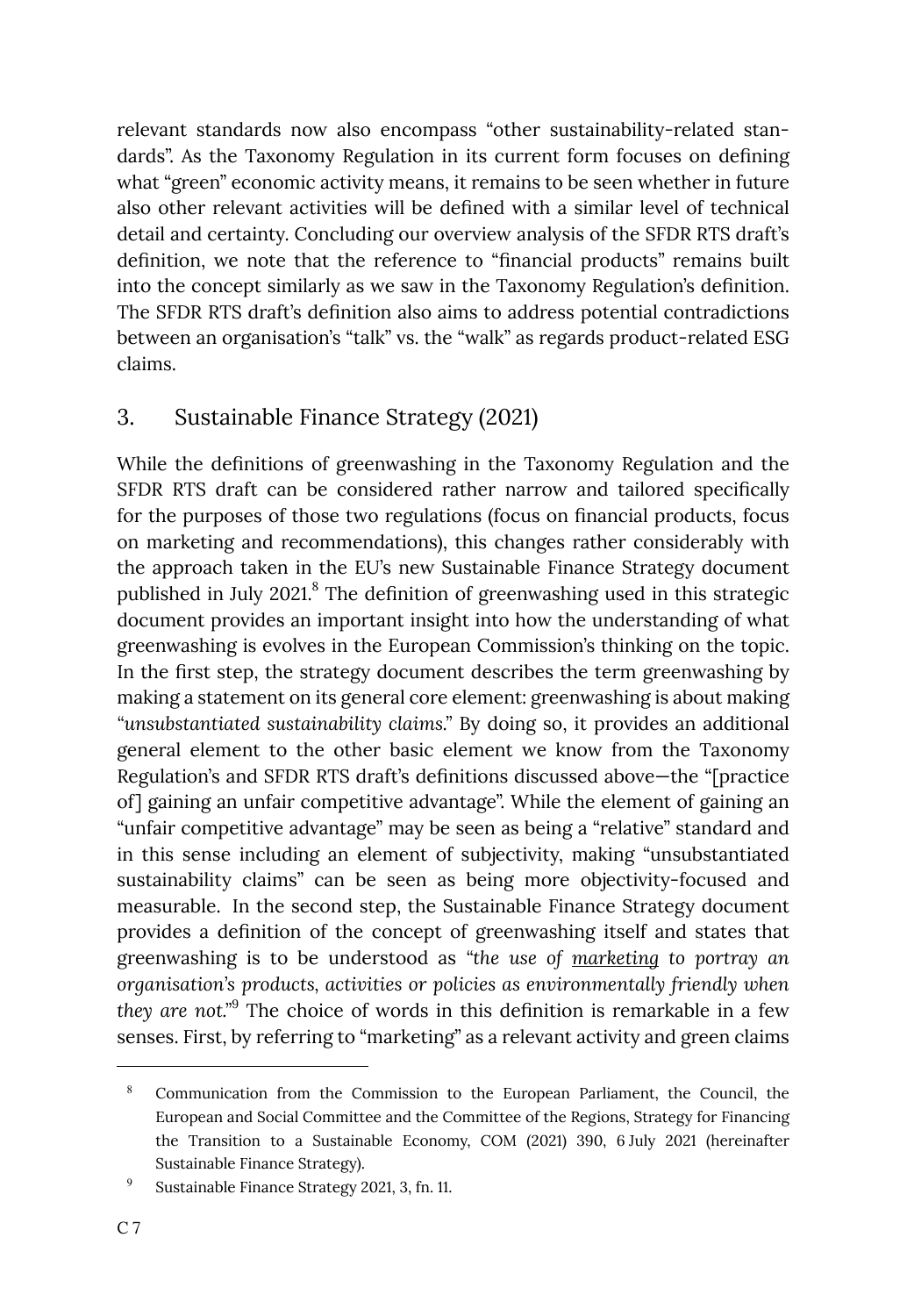as relevant claims, the definition seems to orient itself towards the narrow definition of greenwashing used in the Taxonomy Regulation which we have already discussed above. At the same time, if one has taken the view towards the SFDR RTS draft's definition as an indication of broadening the concept to more than just marketing and more than just green/environmental claims, the wording used by the European Commission in its strategy document seems to not support such view, if not to contradict it. It is however the second observation which is worth more attention: it's the material scope of the definition. Contrary to the definitions used in the Taxonomy Regulation and SFDR RTS draft, the strategy document extends the reach of the concept far beyond just "financial products" as defined under both the Taxonomy Regulation and the SFDR. According to the strategy document, the concept of greenwashing in sustainable finance needs to be understood as encompassing organisation's "*products, activities or policies".* Understood this way, the concept of greenwashing in the new European sustainable finance regulatory framework not only goes beyond the original limitation to the rather narrowly defined term of financial products and now also includes organization's "activities or policies". It now also speaks of "products" (and not just "financial products") in general. As to the last relevant aspect in our analysis – the green claims – it needs to be noted that the definition does not use the same terminology as the Taxonomy Regulation. While the Taxonomy Regulation speaks about "basic environmental standards", which "have not been met" (in cases of greenwashing), the strategy document speaks about positioning company's products, activities and policies as "environmentally friendly" "when they are not", which is arguably broader.

# <span id="page-8-0"></span>4. EC's SFDR Q&A (2021)

As observed above, the SFDR itself does not provide a definition of greenwashing, even though it includes key provision in the EU's effort to combat greenwashing in the form of Art. 13 SFDR. However, more clarity on the meaning of this important concept is brought at the level of the SFDR's implementation. First by means of the SFDR RTS draft that we have analyzed above. An additional detail on the EC's thinking on this topic can be found in the EC's SFDR Q&A published in July  $2021^{10}$ . This document defines greenwashing ("potential issue of greenwashing by financial products") as *"conveying a false impression, or providing misleading information about how* 

European Security and Market Authority (ESMA), EC Q&A on Sustainability-related Disclosures, 14 July 2021 (hereinafter EC SFDR Q&A 7/2021). 10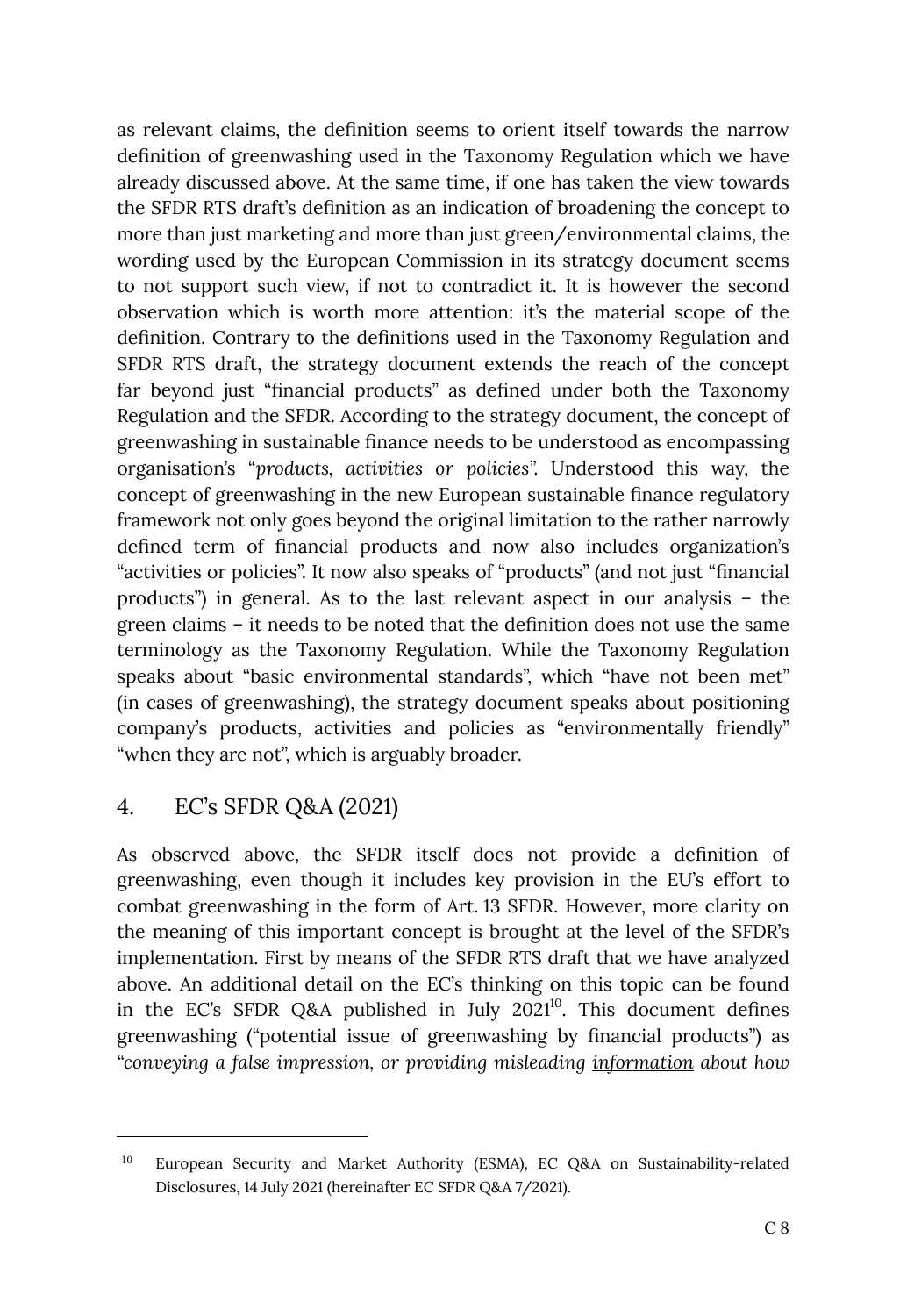*a financial product is performing in terms of ESG sustainability".* <sup>11</sup> While the definitions focus on "financial products" may not surprise a detail-oriented reader, such reader may nevertheless wonder whether there is yet another variation of defining the concept of greenwashing. The definition is of particular interest and novelty in the sense that it focuses on an aspect, which has not been in focus previously, namely the performance of a financial product. The emphasis it puts on the performance aspect may be seen as closing the circle in the sense that previous definitions emphasized two other key elements of financial products' life cycle, namely marketing and recommending of financial products. Seen this way, the Q&A document makes clear that financial products are covered by the regulatory concept of greenwashing throughout their entire lifecycle. While conveying "impression" addresses the "softer" aspects (in this context, one may think of activities focusing on the form/visuals as opposed to the content expressed through text/words, using graphs or merely colours, but also of using general statements), providing "information" certainly focuses on the "hard" ones (focus on the content expressed through text/words, using numbers, statistics). Concluding our analysis of the Q&A's definition, we need to note that it uses a previously not used term to describe relevant claims: that term is what the document calls "ESG sustainability." It is clear that "ESG sustainability" means to say that greenwashing is more than just about green or environmental claims. What it however in fact does, is use two terms which refer to the same thing, this because a reference to "ESG" is commonly understood as means of operationalizing "sustainability" in business practice (it may be that such usage of this term can be understood as reflecting this practice). Accordingly, reference to either "ESG" or "sustainability" would have been sufficient in this context.

# <span id="page-9-0"></span>5. Revised MiFID II delegated act (2021)

According to the EU's Sustainable Finance Action Plan, besides creating the EU's vocabulary of what is green (which is a role foreseen for the Taxonomy Regulation), creating transparency regarding truthfulness of sustainabilityrelated claims (role foreseen for the SFDR), a key action item closing the circle of integrating sustainability in financial processes is the new MiFID II delegated act's requirement of establishing an investor's sustainability preferences. This is for the purpose of rendering him or her suitable financial advice. Therefore, it will not be a surprise that Recital 7 of MiFID II Delegated

<sup>&</sup>lt;sup>11</sup> EC SFDR Q&A 7/2021, 7.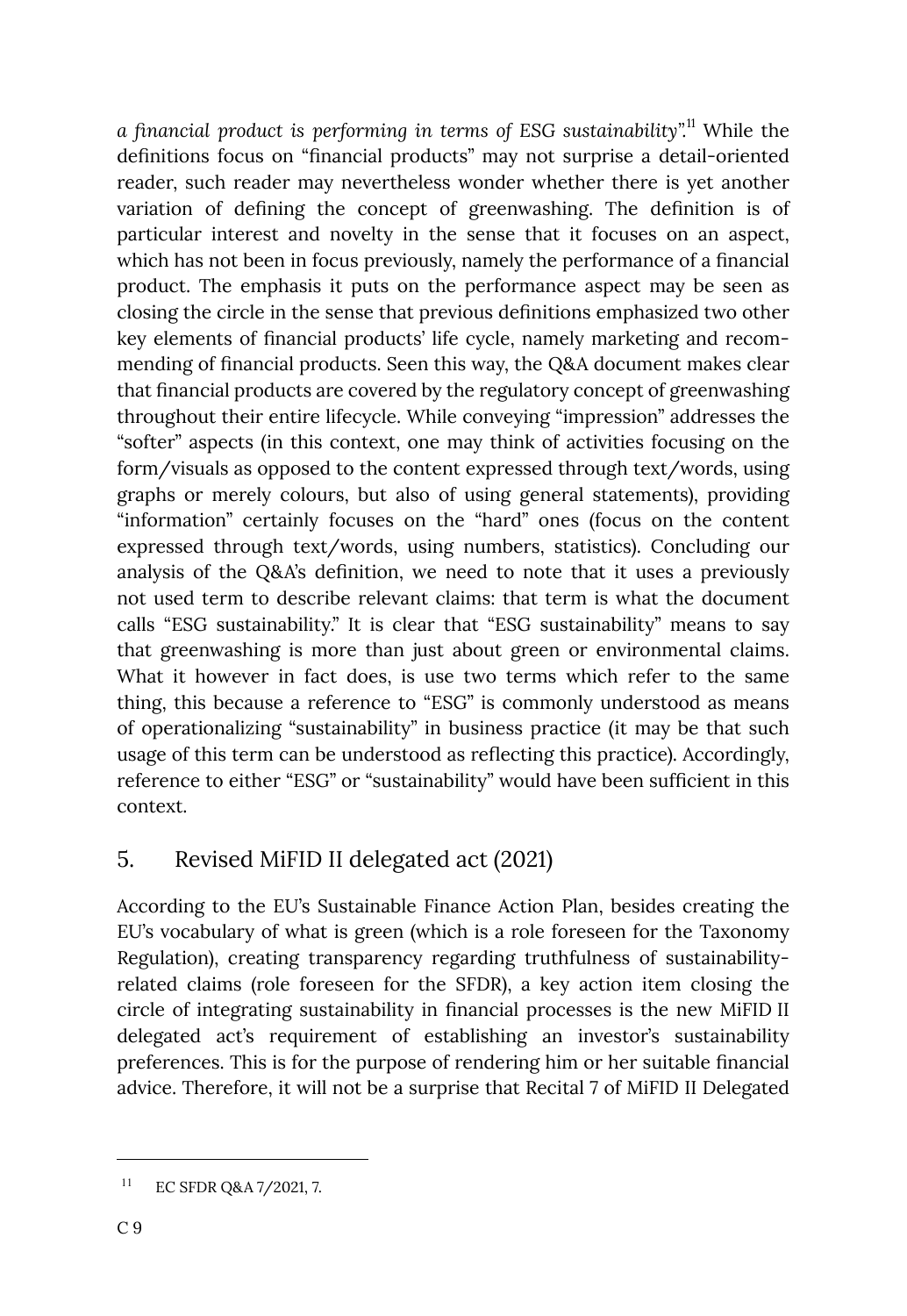Regulation  $2021/1253^{12}$  which shall apply from 2 August 2022, provides a definition of "greenwashing" tailored for the purpose of preventing the same in this essential phase of a financial product's life cycle—the rendering of investment advice. The MiFID II delegated act defines greenwashing as referring, in particular, to *"the practice of gaining an unfair competitive advantage by recommending a financial instrument as environmentally friendly or sustainable, when in fact that financial instrument does not meet basic environmental or other sustainability-related standards.*" The same recital additionally explains, that in order to prevent mis-selling and greenwashing, investment firms *"should not recommend or decide to trade financial instruments as meeting individual sustainability preferences where those financial instruments do not meet those preferences."* We see that the definition is in most parts identical to the one provided in Recital 25 of the SFDR RTS draft discussed above, which therefore maybe seen as a first sign of an emerging uniform approach towards defining greenwashing for purposes of the EU's sustainable finance regulations. First, it includes the general core element of the concept, which is reference to the practice of "gaining an unfair competitive advantage." The activity which the definition addresses is "recommending". As to the scope of relevant claims/statements, these are "environmentally friendly or sustainable". Finally, the definition refers to the "basic environmental or other sustainability-related standards." Where it differs from all the previous definitions is the following: it speaks not of "financial products" – the defined term that we know from SFDR's and Taxonomy Regulation's regime – but of "financial instruments"<sup>13</sup>, thus expanding the concept's reach quite considerably. Similarly as the above-discussed EU's Sustainable Finance Strategy document's definition closed the circle in terms of product's life cycle, the definition used in MiFID II's delegated act closes the circle by making clear that not only financial products, but also financial instruments fall under the scope of the greenwashing concept in sustainable finance.

Commission Delegated Regulation (EU) 2021/1253 of 21 April 2021 amending Delegated Regulation (EU) 2017/565 as regards the integration of sustainability factors, risks and preferences into certain organisational requirements and operating conditions for investment firms (Text with EEA relevance), OJ L 277 of 2 August 2021, 1 ff. (hereinafter MiFID II delegated act). 12

For the definition of "financial instrument" under MiFID II, see [info-box](#page-11-0) on p. C 11. 13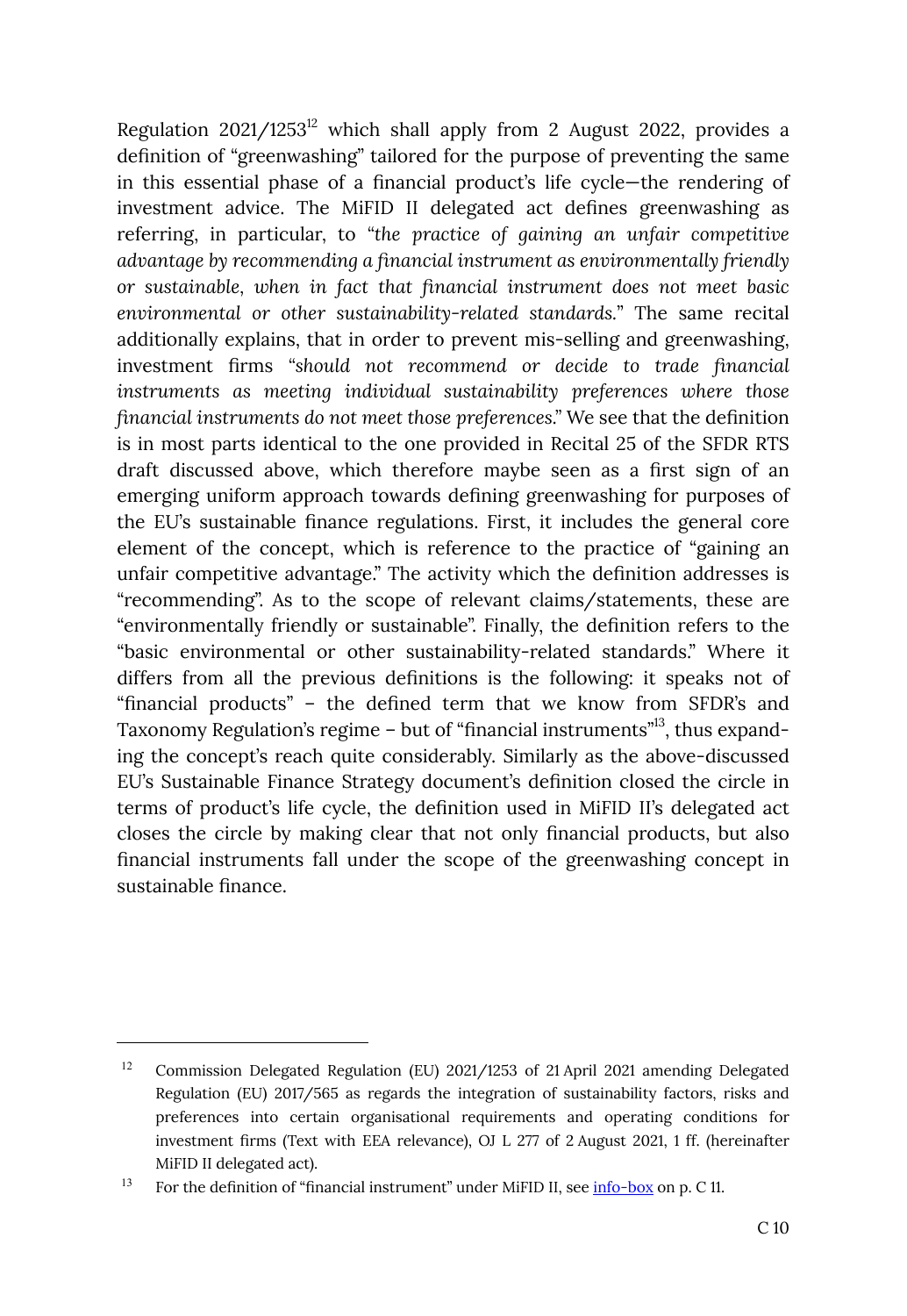## <span id="page-11-0"></span>**"Financial instrument" – MiFID II definition**

Art. 4(1)(15) MiFID II

'financial instrument' means those instruments specified in Section C of Annex I;

## **ANNEX I MiFID II LISTS OF SERVICES AND ACTIVITIES AND FINANCIAL IN-STRUMENTS**

### **SECTION C**

### **Financial instruments**

- (1) Transferable securities;
- (2) Money-market instruments;
- (3) Units in collective investment undertakings;
- (4) Options, futures, swaps, forward rate agreements and any other derivative contracts relating to securities, currencies, interest rates or yields, emission allowances or other derivatives instruments, financial indices or financial measures which may be settled physically or in cash;
- (5) Options, futures, swaps, forwards and any other derivative contracts relating to commodities that must be settled in cash or may be settled in cash at the option of one of the parties other than by reason of default or other termination event;
- (6) Options, futures, swaps, and any other derivative contract relating to commodities that can be physically settled provided that they are traded on a regulated market, a MTF, or an OTF, except for wholesale energy products traded on an OTF that must be physically settled;
- (7) Options, futures, swaps, forwards and any other derivative contracts relating to commodities, that can be physically settled not otherwise mentioned in point 6 of this Section and not being for commercial purposes, which have the characteristics of other derivative financial instruments;
- (8) Derivative instruments for the transfer of credit risk;
- (9) Financial contracts for differences;
- (10) Options, futures, swaps, forward rate agreements and any other derivative contracts relating to climatic variables, freight rates or inflation rates or other official economic statistics that must be settled in cash or may be settled in cash at the option of one of the parties other than by reason of default or other termination event, as well as any other derivative contracts relating to assets, rights, obligations, indices and measures not otherwise mentioned in this Section, which have the characteristics of other derivative financial instruments, having regard to whether, inter alia, they are traded on a regulated market, OTF, or an MTF;
- (11) Emission allowances consisting of any units recognised for compliance with the requirements of Directive 2003/87/EC (Emissions Trading Scheme).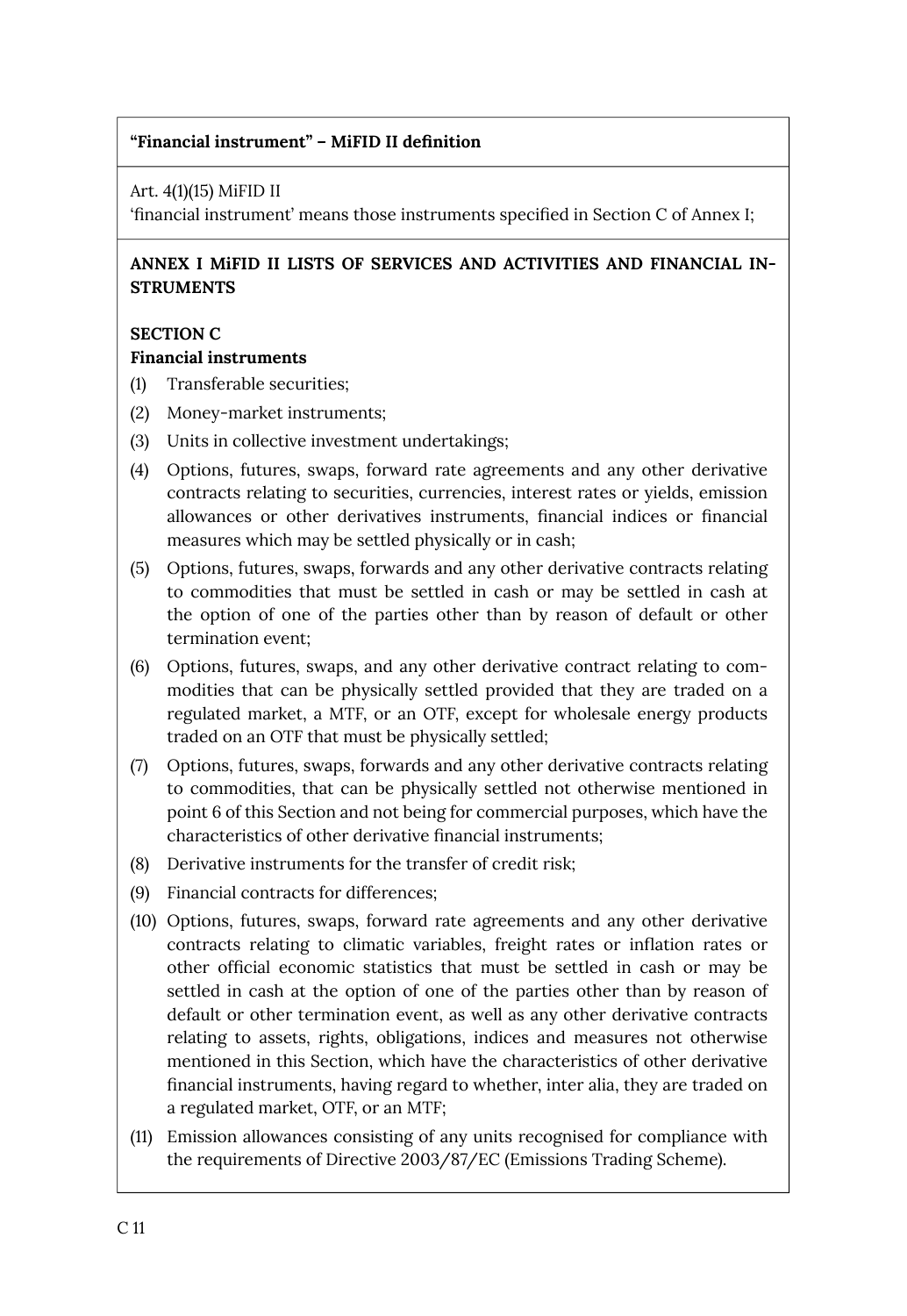# <span id="page-12-0"></span>**II. The concept's core**

In their classic scholarly treatise on sustainable finance, Schoenmaker/ Schramade define "greenwashing" (or "green washing") as a practice of *"pretending to be more sustainable than it is actually the case."* <sup>14</sup> When comparing the above regulatory definitions of greenwashing, one notes that even though they generally follow a similar logic of describing the phenomenon, each of them differs in details. Details, which are very technical in their character and thus deserve careful attention. For example, compared to the Taxonomy Regulation, the definition in the Sustainable Finance Strategy is broader, as it not only speaks about "financial products", but about organization's "products, activities and policies" in general. Generally, we see that the definitions of greenwashing we find in the Taxonomy Regulation and SFDR RTS draft are narrower: activities such as "marketing" and "recommending" shall relate to "financial products" in order to qualify as greenwashing for their purposes. In contrast, the European Commission's view on the concept of greenwashing as expressed in its Sustainable Finance Strategy and SFDR Q&A seem to go beyond such narrower understanding of greenwashing. Finally, the MiFID II delegated act extends the reach of the greenwashing concept from financial products in the sense of SFDR and the Taxonomy Regulation to financial instruments as defined by MiFID II. Our analysis leads us to a conclusion that we can see contours of an emerging "common core" of the greenwashing concept under the EU's new sustainable finance regulatory framework. That common core is framed of key elements which may serve as a first practically useful guidance in understanding the concept of greenwashing under the new EU's sustainable finance regulatory framework.

The key elements of the definition of greenwashing under the EU's sustainable finance regulations can be grouped as follows:

- 1. **General elements of the concept:** *practice of gaining "unfair competitive advantage"* (Taxonomy Regulation, SFDR RTS draft, MiFID II delegated act), *making "unsubstantiated ESG claims"* (Sustainable Finance Strategy);
- 2. **Activities in scope:** *marketing* (Taxonomy Regulation, Sustainable Finance Strategy), *recommending* (SFDR RTS draft, MiFID II delegated act), *performance reporting* (EC SFDR Q&A);
- 3. **Relevant offerings, corporate communication:** *financial products*  (Taxonomy Regulation, SFDR RTS draft, EC SFDR Q&A); *organisation's*

Schoenmaker Dirk/Schramade Willem, Principles of Sustainable Finance, Oxford University Press 2019, 147. 14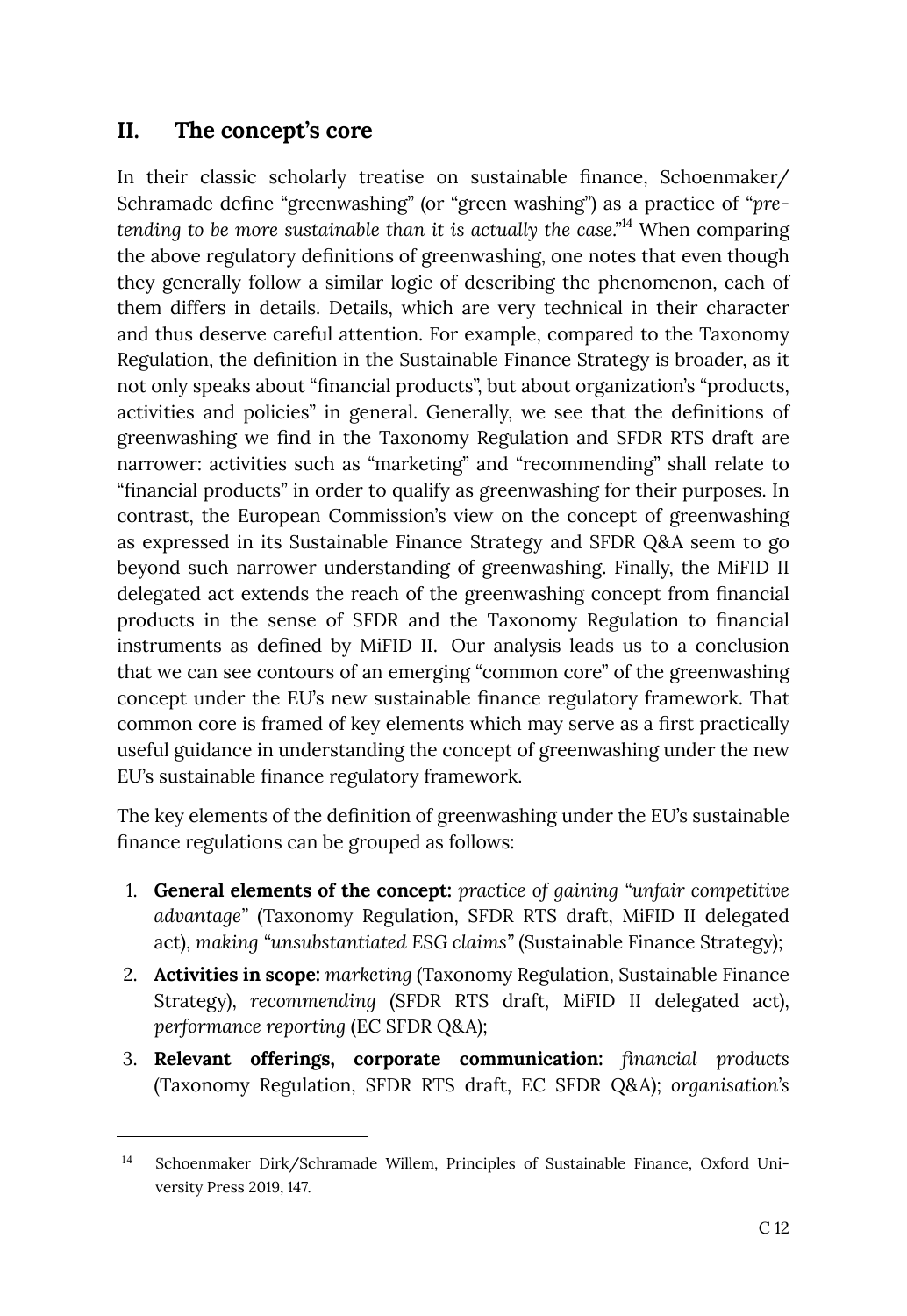*products, activities, policies* (Sustainable Finance Strategy); *financial instruments* (MiFID II delegated act);

- 4. **Claims in scope:** *"environmentally friendly"* (Taxonomy Regulation, Sustainable Finance Strategy); *"environmentally friendly or sustainable"* (SFDR RTS draft, MiFID II delegated act); *"ESG sustainability"* (EC SFDR Q&A);
- 5. **Relevant standards:** *"basic environmental"* (Taxonomy Regulation), *"basic environmental or other sustainability-related"* (SFDR RTS draft, MiFID II delegated act).

<span id="page-13-0"></span>

| #              | Definition                                                                                                                                                                                                                                                                                                                         | <b>Source</b>                                       | <b>Date</b> |
|----------------|------------------------------------------------------------------------------------------------------------------------------------------------------------------------------------------------------------------------------------------------------------------------------------------------------------------------------------|-----------------------------------------------------|-------------|
| $\mathbf{1}$   | "greenwashing refers to the <b>practice of gaining an</b><br>unfair competitive advantage by marketing a finan-<br>cial product as environmentally friendly, when in<br>fact basic environmental standards have not been<br>met."                                                                                                  | Taxonomy<br>Regulation,<br>Recital 11               | 2020/6      |
| $\overline{2}$ | "greenwashing'  is, in particular, the <b>practice of</b><br>gaining an unfair competitive advantage by recom-<br>mending a <b>financial product</b> as <i>environmentally</i><br>friendly or sustainable, when in fact that financial<br>product does not meet basic environmental or other<br>sustainability-related standards." | <b>SFDR RTS</b><br>draft, Reci-<br>tal 25           | 2021/2      |
| 3              | making "unsubstantiated sustainability claims";<br>"the use of marketing to portray an organisation's<br>products, activities or policies as environmentally<br>friendly when they are not."                                                                                                                                       | Sustainable<br>Finance<br>Strategy,<br>p. 3, fn. 11 | 2021/7      |
| $\overline{4}$ | "conveying a false impression, or providing mislead-<br>ing information about how a financial product is<br>performing in terms of ESG sustainability."                                                                                                                                                                            | <b>EC SFDR</b><br>Q&A, p. 7                         | 2021/7      |
| 5              | "the practice of gaining an unfair competitive ad-<br>vantage by recommending a financial instrument as<br>environmentally friendly or sustainable, when in fact<br>that financial instrument does not meet basic envi-<br>ronmental or other sustainability-related standards."                                                   | MiFID II<br>delegated<br>act,<br>Recital 7          | 2021/8      |

## **Overview – Greenwashing definitions**

Legend: **General elements** / *Activities* / **Offerings, communication** / *Claims* / *Standards*.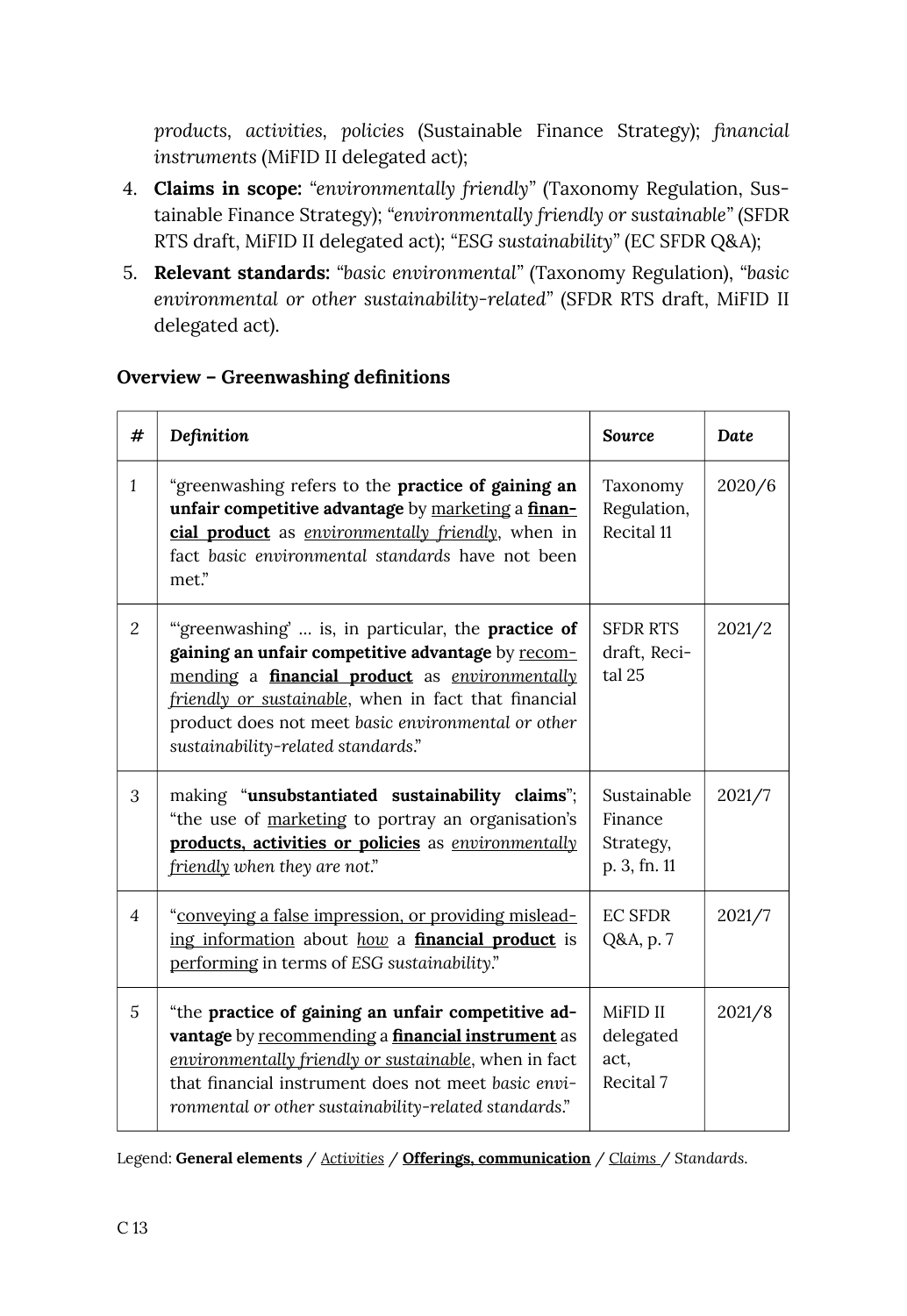## <span id="page-14-0"></span>**III. No uniform definition**

Our analysis leads us to conclude that a uniform view on how to define the phenomenon of greenwashing at the official EU level still appears to be evolving. At the same time, it can be said that certain key elements of that definition transpire already at this stage of the process. It is important to stress that what the analysis demonstrates clearly is that it is certainly not correct any more to say that the term "greenwashing" is a term with no definition under the EU's sustainable finance regulatory framework – a statement one still from time to time hears even in sustainable finance expert circles. It is however correct to say that there is no uniform official definition of the term under the EU's sustainable finance regulatory framework. From the formal legal point of view, it needs to be emphasized that the Taxonomy Regulation's and SFDR RTS draft definitions of the term greenwashing are placed in recitals, which are formally not part of the binding text of the law. Recitals may however be used as elements of those laws' purposive interpretation. Definitions in the Sustainable Finance Strategy and the SFDR Q&A, though providing helpful guidance on the European Commission's view of and thinking on the topic, also have no formally binding legal character. It is yet to be awaited if the EU legislator will one day bindingly and uniformly define the term on the formal legislative level. However, our analysis demonstrates that we can observe certain core elements of the concept emerging as part of the EU's legislative effort in building a regulatory framework for sustainable finance. Taken together, these elements form an increasingly clear line of what the concept encompasses in sustainable finance context, both in terms of general and technical details<sup>15</sup>. It is also becoming increasingly clear that that the understanding of greenwashing evolves beyond the traditional understanding of the term and now goes beyond just green claims, beyond just marketing, and beyond just financial products.<sup>16</sup>

See [Greenwashing definitions overview table](#page-13-0) on p. C 13. 15

See the [Key take-aways for the practice box](#page-15-1) on p. C 15. 16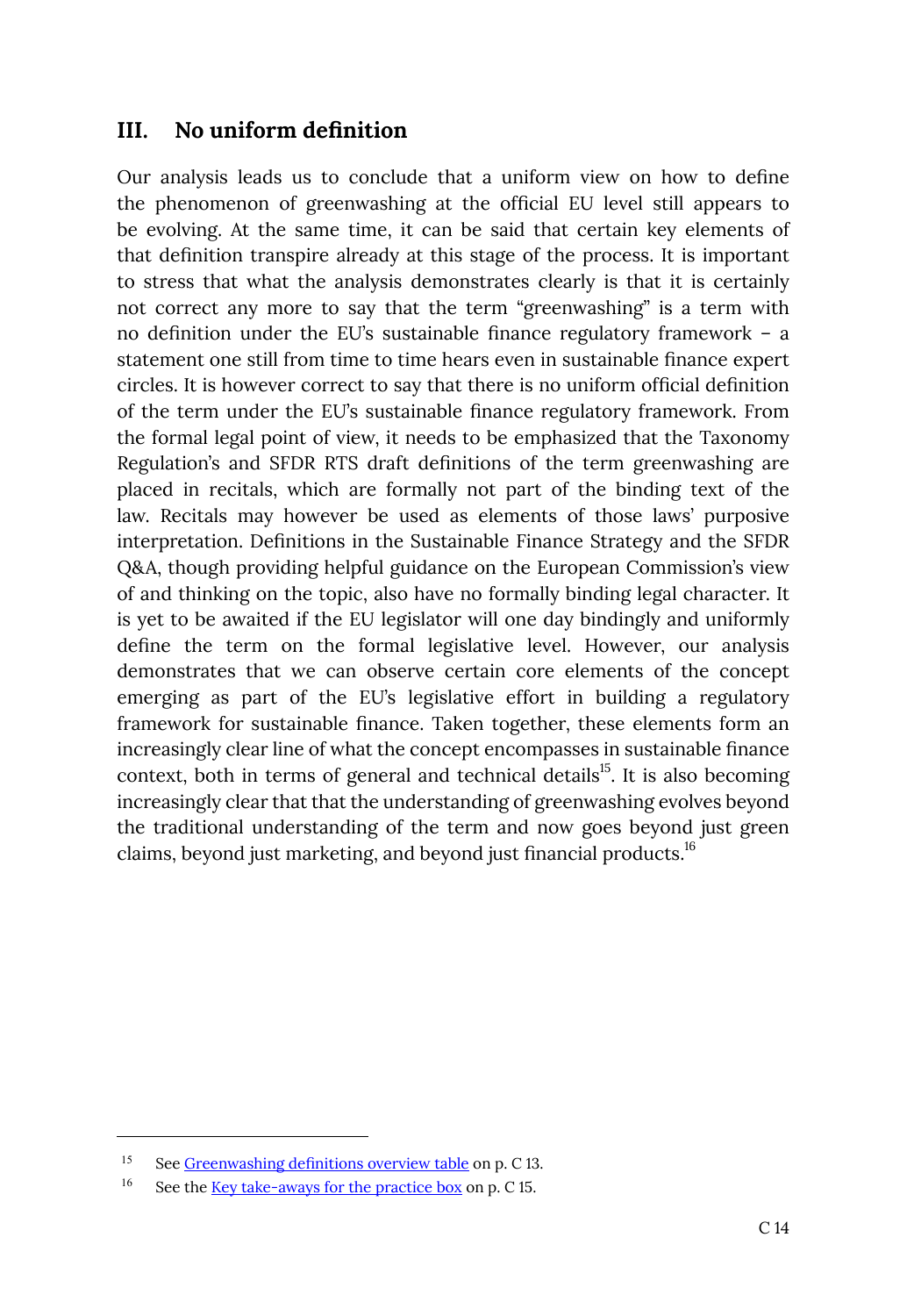## <span id="page-15-1"></span>**Key take-aways for the practice: The emerging concept of "greenwashing" under EU's sustainable finance regulatory framework**

- 1. **Not just green claims**. Contrary to what the term itself suggests, "greenwashing" is in fact not just about green claims, and in this sense it is much more than "green" washing. It has developed into a broader concept and in essence encompasses all sustainability/ESG-related claims.
- 2. **Not just marketing**. Greenwashing is not just about marketing. Though marketing activity remains at the core, the concept now encompasses such key elements of product's life-cycle as recommendation and reporting.
- 3. **Not just financial products**. Greenwashing is not just about "financial products" in the sense of SFDR, it also encompasses financial instruments in the sense of MiFID II and is increasingly used to encompass organisation's products and communications in general.

Due to the missing uniform definition of the concept of greenwashing on a binding legislative level, uncertainties as to the clear legal qualification of certain practices shall remain in place until the enforcement practice and respective case law develops. While these developments shall be followed closely, sufficient care should be taken in order to mitigate not only the related regulatory enforcement risks, but also general legal and reputational risks.

## <span id="page-15-0"></span>**IV. Focus on the SFDR enforcement**

We have noted above that the SFDR itself does not provide a definition of greenwashing. Having said this, it is important to recall that the regulation includes a dedicated provision as a separate article which addresses practices which would fall directly under the standard understanding of greenwashing. That provision is Art. 13(1) SFDR and it reads as follows:

## **Art. 13(1) SFDR: Marketing communications**

"Without prejudice to stricter sectoral legislation, in particular Directives 2009/ 65/EC, 2014/65/EU and (EU) 2016/97 and Regulation (EU) No 1286/2014, financial market participants and financial advisers shall ensure that their marketing communications do not contradict the information disclosed pursuant to this Regulation." *(emphasis added)*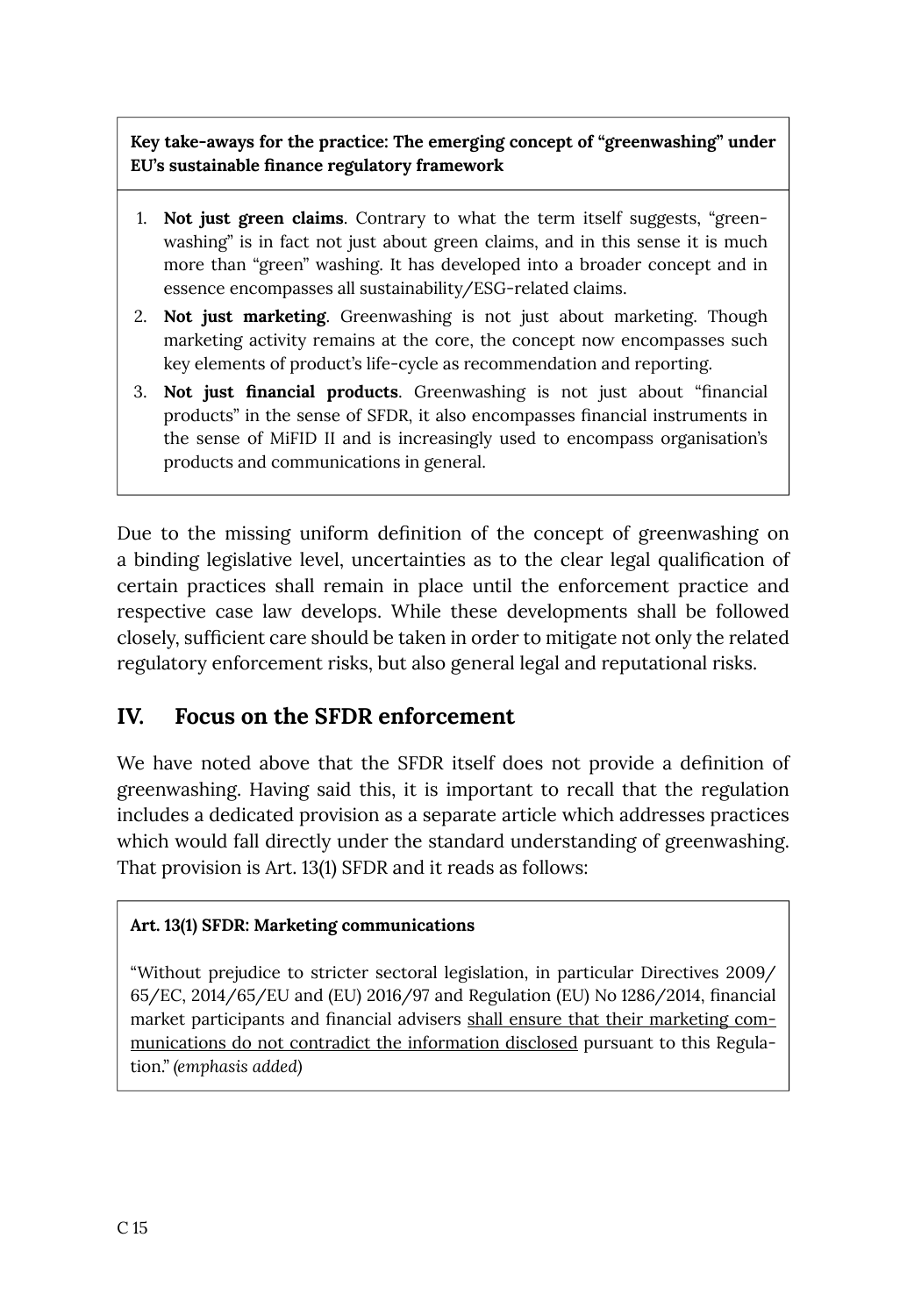The same SFDR article empowers the European Supervisory Authorities ("ESAs") to develop and delegates the power the EC to adopt implementing technical standards ("ITS") on the topic. While no ITS dedicated to Art. 13 SFDR have been released yet, the ESAs sporadically refer to the anti-greenwashing agenda when structuring the product-related RTS, which, accordingly, needs to be seen as part of the overall anti-greenwashing effort. In practical terms, what this means is that the SFDR as a regulatory instrument will remain at the center of the EU's anti-greenwashing agenda in general and its practical efforts to combat it in particular. As the focus of the European regulatory authorities is increasingly switching from drafting and enacting SFDR, related sections of the Taxonomy Regulation as well as respective regulatory technical standards, the European Commission already announced in its above mentioned Sustainable Finance Strategy document that it will start focusing on the enforcement of SFDR implementation, addressing the topic of greenwashing risk in particular.<sup>17</sup> It the section dealing with Sustainable Finance, ESMA's 2022 Annual Work Programme stresses the plans to address not only greenwashing in general, but greenwashing risk in particular. <sup>18</sup> The ECB's President Christine Lagarde emphasized in summer the vitality of that disclosure data being complete, internationally consistent and auditable in order to deter greenwashing.<sup>19</sup>

# <span id="page-16-0"></span>**C. Managing the greenwashing risk**

While our analysis leads us to the conclusion that there is no uniform definition of the term greenwashing in European sustainable finance regulations, our findings based on it allowed us to identify certain elements which, in our view, form the core of the emerging regulatory concept of greenwashing in the EU's sustainable finance law. Based on our analysis of relevant European sustainable finance regulations and European Commission's views as expressed in its official documents relating to its sustainable finance initiatives, we can derive the following non-exhaustive list of practices, which can be identified as potentially entailing high risk of being seen as "greenwashing" and thus to be avoided:

Sustainable Finance Strategy, Section entitled "Addressing greenwashing", 16. 17

ESMA Annual 2022 Work Programme, 27 September 2021, available at <https://www.esma.europa.eu/sites/default/files/library/esma20-95-1430\_2022\_ [annual\\_work\\_programme.pdf](https://www.esma.europa.eu/sites/default/files/library/esma20-95-1430_2022_annual_work_programme.pdf)>, 10. 18

Lagarde Christine, Climate Change and Central Banks: Analysing, Advising and Acting, Speech at the International Climate Change Conference on 11 July 2021 in Venice, available at <[https://www.ecb.europa.eu/press/key/date/2021/html/ecb.sp210711~](https://www.ecb.europa.eu/press/key/date/2021/html/ecb.sp210711~ffe35034d0.en.html) [ffe35034d0.en.html](https://www.ecb.europa.eu/press/key/date/2021/html/ecb.sp210711~ffe35034d0.en.html)>. 19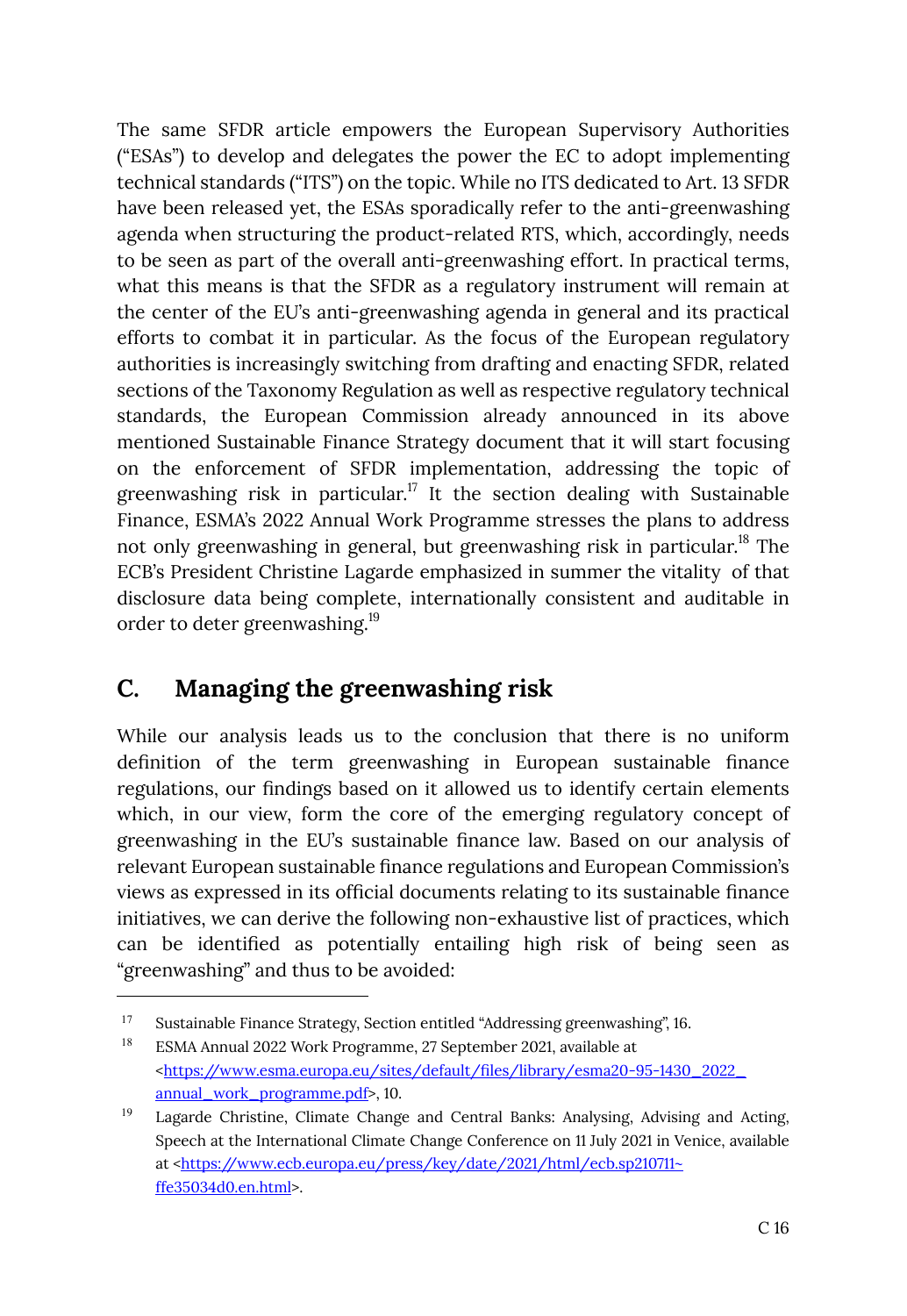# **Practices with high greenwashing risk**

| Type of activity             | Practice (brief description)                                                                                                                                                                                                                                                                                                                                                                                                                                                                                                                                                                                                                                                                                                                                                                                                                                                                                                                                                                                                                                                                                                                                       |
|------------------------------|--------------------------------------------------------------------------------------------------------------------------------------------------------------------------------------------------------------------------------------------------------------------------------------------------------------------------------------------------------------------------------------------------------------------------------------------------------------------------------------------------------------------------------------------------------------------------------------------------------------------------------------------------------------------------------------------------------------------------------------------------------------------------------------------------------------------------------------------------------------------------------------------------------------------------------------------------------------------------------------------------------------------------------------------------------------------------------------------------------------------------------------------------------------------|
| General                      | Practices aiming to gain unfair competitive advantage<br>in terms of company's and its products' ESG position-<br>ing. This may include the general "talking up" of<br>environmental credentials without following through<br>with action, but also more concrete practices such as,<br>for example, changing a financial product's name to<br>include reference to ESG/sustainable or similar terms<br>without changing its contents which previously have<br>not been considered sustainable, without having a<br>substantiated reason for such a change.<br>Making unsubstantiated sustainability claims in terms<br>of company's and its products' ESG positioning. An<br>example of such practice may be "upselling" ESG/<br>sustainability characteristics in financial product's mar-<br>keting communications while omitting any references<br>to them in pre-contractual documentation. Another<br>example may be using the terms such as 'ESG', 'ethical',<br>'sustainable', 'green', 'responsible', 'impact' or related<br>terms in the funds/financial products name when these<br>are not reflected in the fund's investment objectives/<br>strategy. |
| Marketing &<br>communication | Marketing financial products as environmentally<br>friendly when they do not meet basic environmental<br>standards (e.g. a fund is marketed as 'sustainable', but<br>includes many companies with high carbon emissions).<br>Use of marketing to portray organization's products,<br>activities, policies as environmentally friendly when<br>they are not. An example of such practice could include<br>references to compliance with the Taxonomy<br>Regulation and Art. 9 SFDR compliance when the<br>products at hand in fact does not fulfil neither the<br>requirements of the Taxonomy Regulation, nor the<br>requirements of Art. 9 SFDR. The already mentioned<br>general practice of "talking up" the organization's<br>environmental credentials as it relates to its products,<br>activities, policies without following through with<br>action would also fall under this category.                                                                                                                                                                                                                                                                   |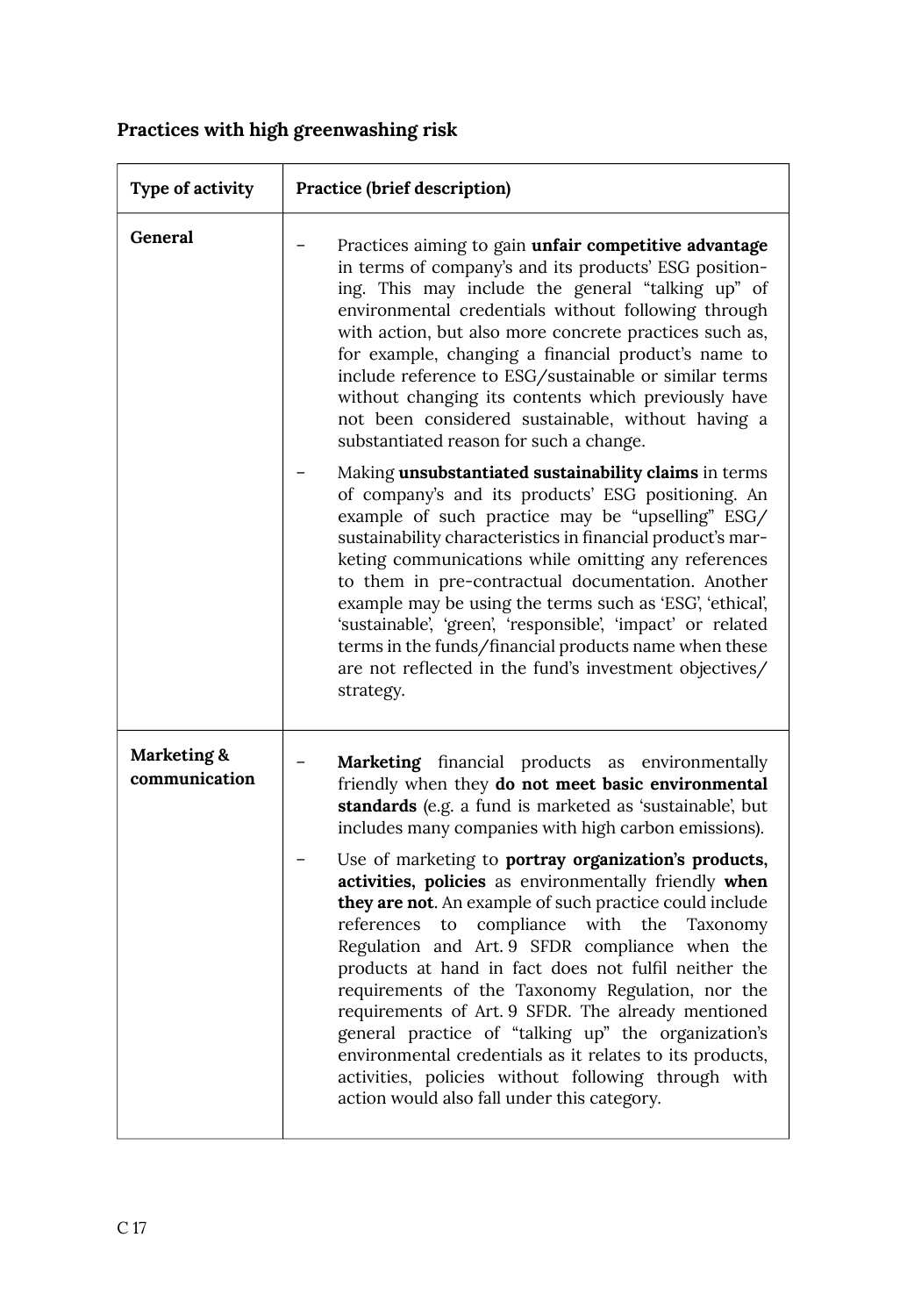| Type of activity                            | <b>Practice (brief description)</b>                                                                                                                                                                                                                                                                                                                                                                                                                                                                                                                                                                                                                                                                                       |
|---------------------------------------------|---------------------------------------------------------------------------------------------------------------------------------------------------------------------------------------------------------------------------------------------------------------------------------------------------------------------------------------------------------------------------------------------------------------------------------------------------------------------------------------------------------------------------------------------------------------------------------------------------------------------------------------------------------------------------------------------------------------------------|
| Recommendation                              | <b>Recommending</b> financial products as environmentally<br>friendly / sustainable when they do not meet basic<br>environmental standards. An example of such practice<br>could be recommending a financial product to a client<br>as "environmentally sustainable" where the product<br>does not fulfil the requirements posed to "environmen-<br>tally sustainable investments" under Art. 2(1) Taxonomy<br>Regulation.                                                                                                                                                                                                                                                                                                |
|                                             | <b>Recommending</b> financial instruments or deciding to<br>trade such instruments as meeting client's sustain-<br>ability preferences when they are not. An example of<br>such practice is recommending a financial instrument/<br>product as meeting individual sustainability prefer-<br>ences as per above mentioned new MiFID II require-<br>ments where those financial instruments do not meet<br>those preferences <sup>20</sup> .                                                                                                                                                                                                                                                                                |
| Performance<br>reporting /<br>communication | Conveying false impression/providing false informa-<br>tion on ESG performance of products. Core example<br>of such practice would obviously be intentionally<br>"overpromising" on the performance of Art. 8 or Art. 9<br>SFDR products. Also providing false data under Art. 11<br>SFDR periodic reporting would fall under this practice.<br>However, the activity may also include such an "indi-<br>rect" form of greenwashing as a practice of presenting<br>to the client the exclusions mandatorily required by<br>the law (e.g. prohibition to invest into production of<br>nuclear, biologic or chemical weapons) independently<br>from client's sustainability preferences as "sustainable/<br>ESG investing." |

The general principle stipulated in Art. 24(3) MiFID II that client/potential client information and marketing communications shall be "fair, clear, not

Here, we already may observe first signs of "migration" of the greenwashing topic from recitals and political documents to the "black letter" text of the regulations: The wording of the updated MiFID II delegated regulation itself in essence directly addresses the practice we list here and which the above quoted Recital 7 of that act talks about ("*An investment firm shall not recommend financial instruments or decide to trade such instruments as meeting a client's or potential client's sustainability preferences when those financial instruments do not do meet those preferences*."). 20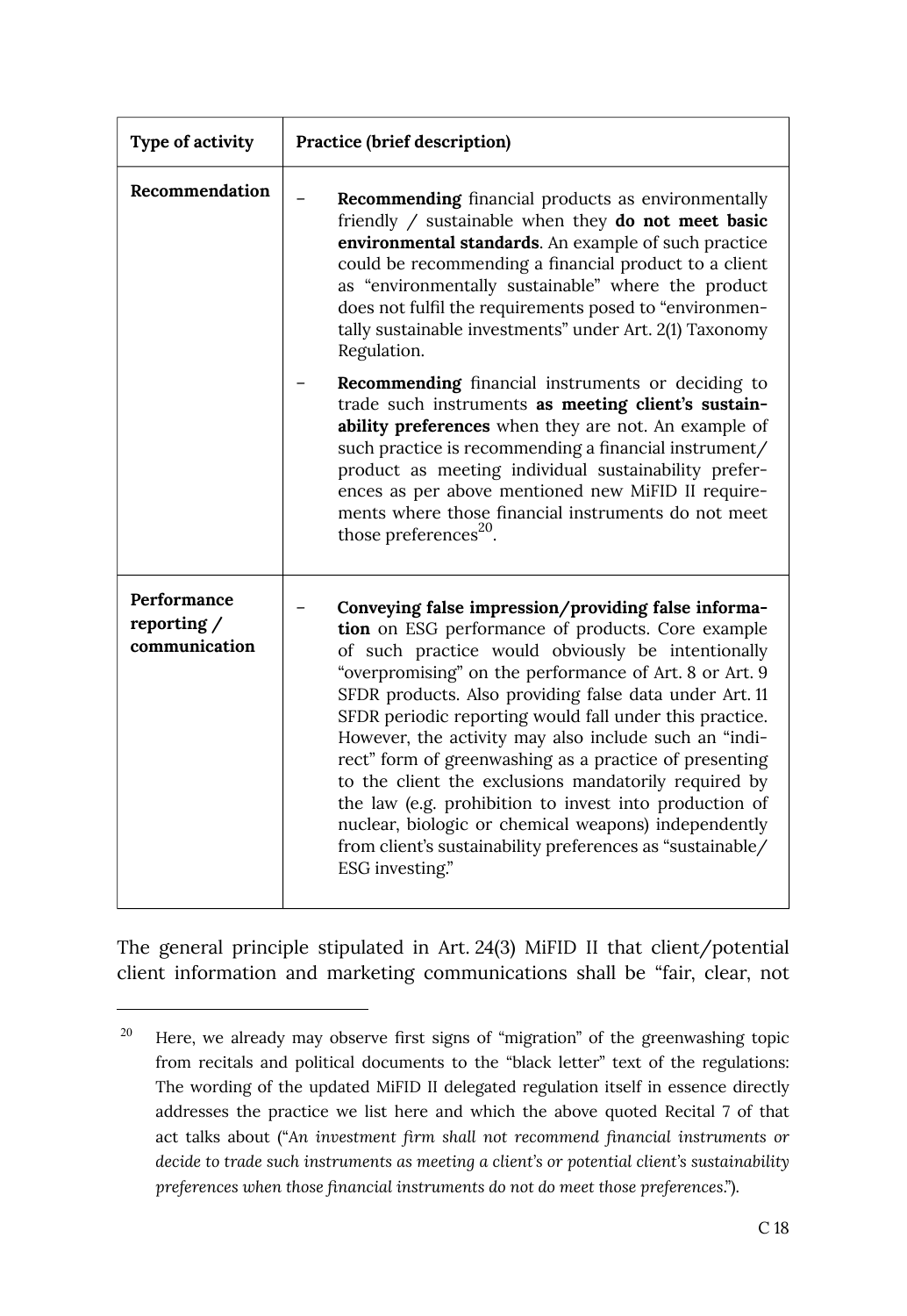misleading" can serve as good general guidance for the purposes of properly managing the greenwashing topic, but the adherence to this general principle, without understanding the details of the increasingly complex sustainable finance regulation, will not be sufficient to properly address and manage the greenwashing risk. For the above reasons, from the perspective of the EU law, we are of the view these practices are to be avoided, also in order to mitigate and manage the greenwashing-related regulatory, litigation and reputational risk. The concept is in process of rather dynamic evolution. Relevant legislative and regulatory developments in this area both at the level of the EU law and at the level of domestic legislation of the Member States shall be closely monitored in order to ensure that preventative legal steps can be undertaken to mitigate the exposure to greenwashing risk.

# <span id="page-19-0"></span>**D. The legislator's purpose: "Sunlight … the best of disinfectants"?**

# <span id="page-19-1"></span>**I. Setting the scene**

Greenwashing and the related greenwashing risks have obviously existed ever since market participants started marketing their products as "green", "ethical", "ESG-aligned", "sustainable", or similar. This shows that the topic of greenwashing as such is not directly related to the new regulatory regime in the field of sustainable finance. Rather, it is a well-known phenomenon outside the financial industry and practices of alleged greenwashing are addressed also where sustainable finance is not regulated. For such an example, see the UN Principles for Responsible Investment (PRI) which among other things aim at combatting greenwashing practices.<sup>21</sup>

The traditional reason why such concerns are addressed is that greenwashing deceives clients/investors who have sustainability preferences and might have chosen a certain institution or product for their investments. Since the EU sustainable finance rules explicitly aim at helping to meet UN SDG and in particular Paris Climate Agreement targets<sup>22</sup>, they are designed to channel investments into sustainable projects.<sup>23</sup> Greenwashing practices risk impairing

See United Nations Principles for Responsible Investment (UNPRI), PRI Strategic Plan 2021-24 – Building a Bridge between Financial Risk, Opportunities and Real World Outcomes of April 2021, available at [<https://www.unpri.org/pri/pri-2021-24-strategy>](https://www.unpri.org/pri/pri-2021-24-strategy), 14. 21

Sustainable Finance Action Plan, 1. 22

Sustainable Finance Action Plan, see Section 1 and sub-section 1.1 in particular, p. 2; Section 2 and p. 4. 23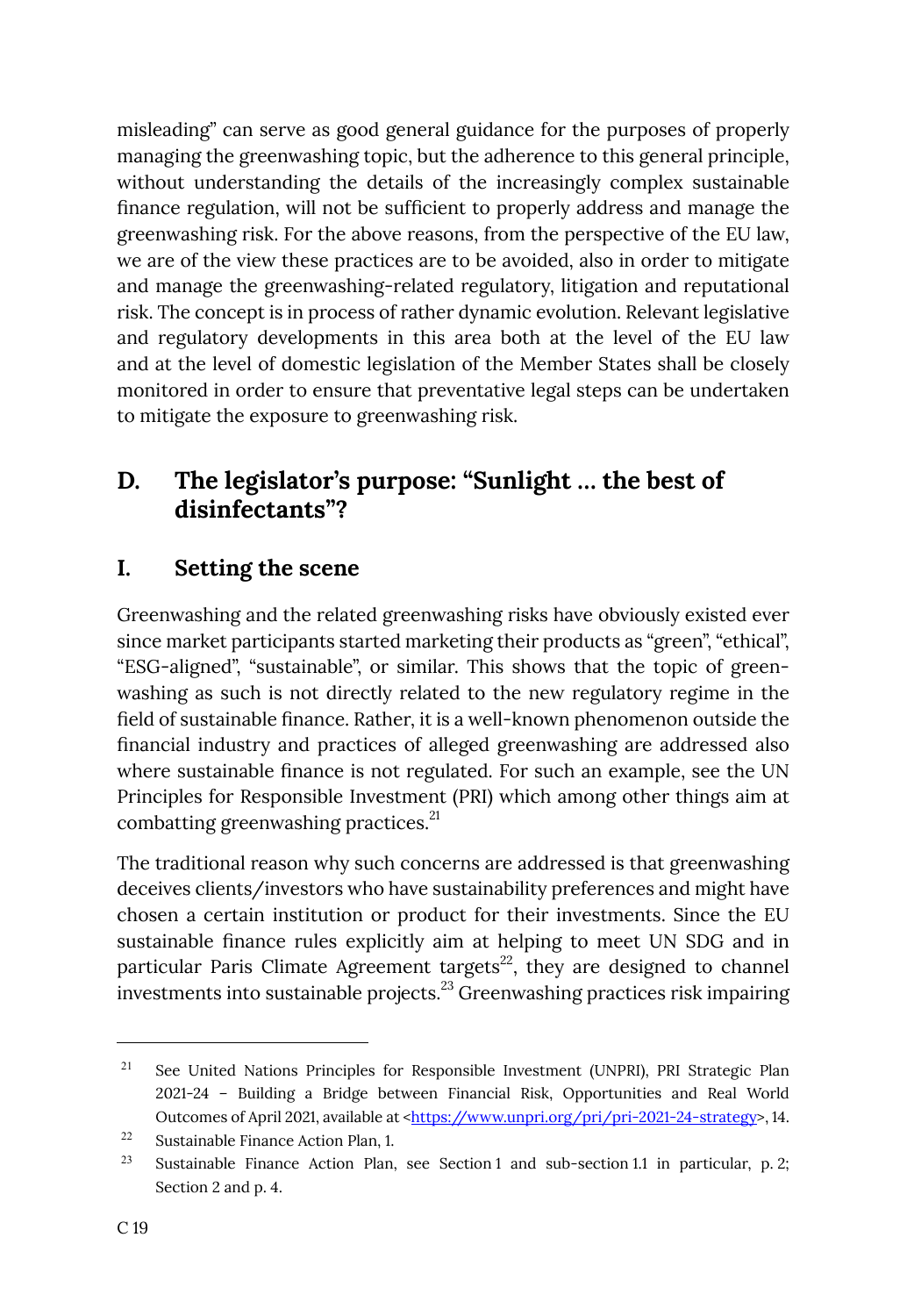this goal by re-directing investments away from truly sustainable investments to other ones. While some cases of greenwashing are based on outright fraud – which is often already sanctioned by general laws (e.g. criminal, contract, and consumer/investor protection), many cases are arguably not intentional deceptions. More often, market participants simply create the impression of a "greener" product, by using definitions and standards that do not live up to sustainability claims and by providing generic descriptions to investors. These greenwashing concerns are the background of the EU sustainable finance rules, but the SFDR, the Taxonomy Regulation and the updated MiFID II requirements do not directly sanction practices which can be considered as "greenwashing" (in this context, it is worth reiterating that SFDR L1 does not mention the term "greenwashing" at all, not even in recitals). Rather, they qualify the underlying issue as one of information asymmetry<sup>24</sup> and only indirectly "address"<sup>25</sup> it by imposing obligations which are tools for regulators and financial market players that allow evaluating sustainability claims and therefore make the lives of (potential) "greenwashers" as difficult as possible.

These instruments can be grouped into three categories: First, the EU's sustainable finance regulatory framework now provides exact definitions of what constitutes a sustainable investment; second, it increasingly requires external validations that the requirements of such definitions are adhered to; and, third, requirement of meaningful disclosures.

# <span id="page-20-0"></span>**II. Learning from experience: Importance of clarity on key definitions**

Currently, there is a broad range of uses of the term "sustainable". Sometimes, sustainability is used as relating to mere financial risks ("sustainability risks",

Recital 10 SFDR: "This Regulation aims to reduce information asymmetries in principalagent relationships with regard to the integration of sustainability risks, the consideration of adverse sustainability impacts, the promotion of environmental or social characteristics, and sustainable investment […]." 24

See Recital 11 TR wording preceding the definition of greenwashing, which speaks about "addressing": " … Making available financial products which pursue environmentally sustainable objectives is an effective way of channelling private investments into sustainable activities. Requirements for marketing financial products or corporate bonds as environmentally sustainable investments, including requirements set by Member States and the Union to allow financial market participants and issuers to use national labels, aim to enhance investor confidence and awareness of the environmental impact of those financial products or corporate bonds, to create visibility and to *address* concerns about 'greenwashing'. In the context of this Regulation, greenwashing refers to …". 25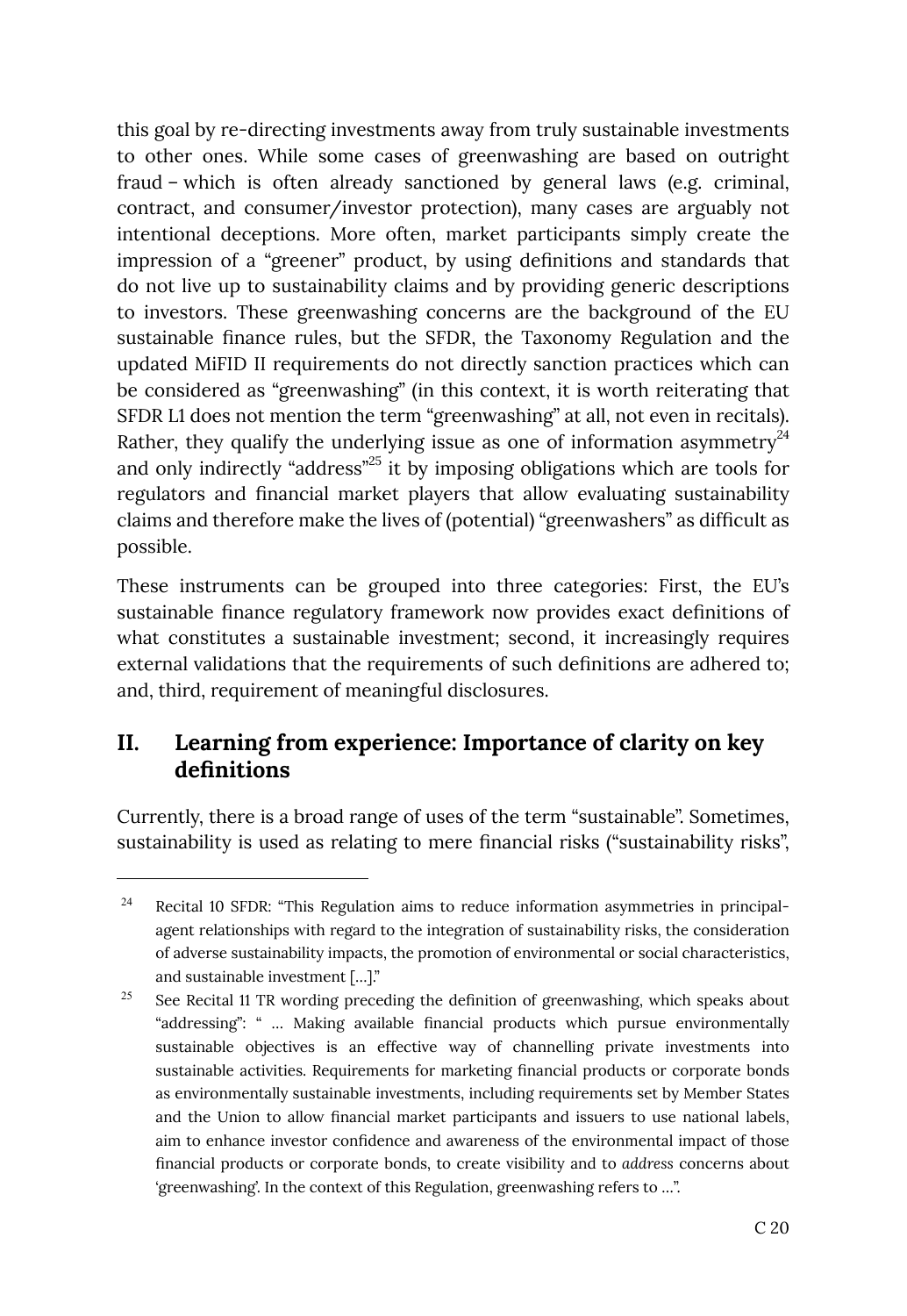Art. 6 SFDR) or as a strategy of excluding certain issuers from a portfolio on the basis of adverse sustainability impacts (Art. 4 SFDR). These terms are now explicitly defined and it is also defined that the term "sustainable investment" is reserved to investments that meet at least a three step test of contributing to a sustainability objective, not significantly harming other sustainability objectives and observing good governance principles.<sup>26</sup>

## <span id="page-21-0"></span>**"Sustainable investment" – SFDR's definition**

### Art. 2(17) SFDR

'sustainable investment' means an investment in an economic activity that contributes to an **environmental objective**, as measured, for example, by key resource efficiency indicators on the use of energy, renewable energy, raw materials, water and land, on the production of waste, and greenhouse gas emissions, or on its impact on biodiversity and the circular economy, or an investment in an economic activity that contributes to a **social objective**, in particular an investment that contributes to tackling inequality or that fosters social cohesion, social integration and labour relations, or an investment in human capital or economically or socially disadvantaged communities, provided that such investments **do not significantly harm any** of those objectives and that the investee companies follow **good governance** practices, in particular with respect to sound management structures, employee relations, remuneration of staff and tax compliance;" *(emphasis added)* 

Very importantly, a definition of environmentally sustainable activities have been introduced<sup>27</sup>: On the basis of the Taxonomy Regulation, the European Commission has enacted regulatory technical standards (see Art. 290 TFEU) that include "Technical Screening Criteria" setting out detailed conditions for different types of activities to qualify as contributing to (Art. 10 TR) and as not doing significant harm (Art. 17 TR) to environmental objectives. With this clear and binary approach, companies and market participants can determine whether and to what extent activities of an issuer can be qualified as environmentally sustainable. It is important to note that the Taxonomy Regulations definition of sustainability are intended to be objective and science-based, whereas the SFDR approach is very much centered around addressing the discrepancies between "the talk" and "the walk".

For the definition of "sustainable investment" under SFDR, see [info-box.](#page-21-0) 26

For the definitions of ["environmentally sustainable investment"](#page-22-0) and "environmentally [sustainable activities",](#page-22-1) see info-boxes, p. C 22. 27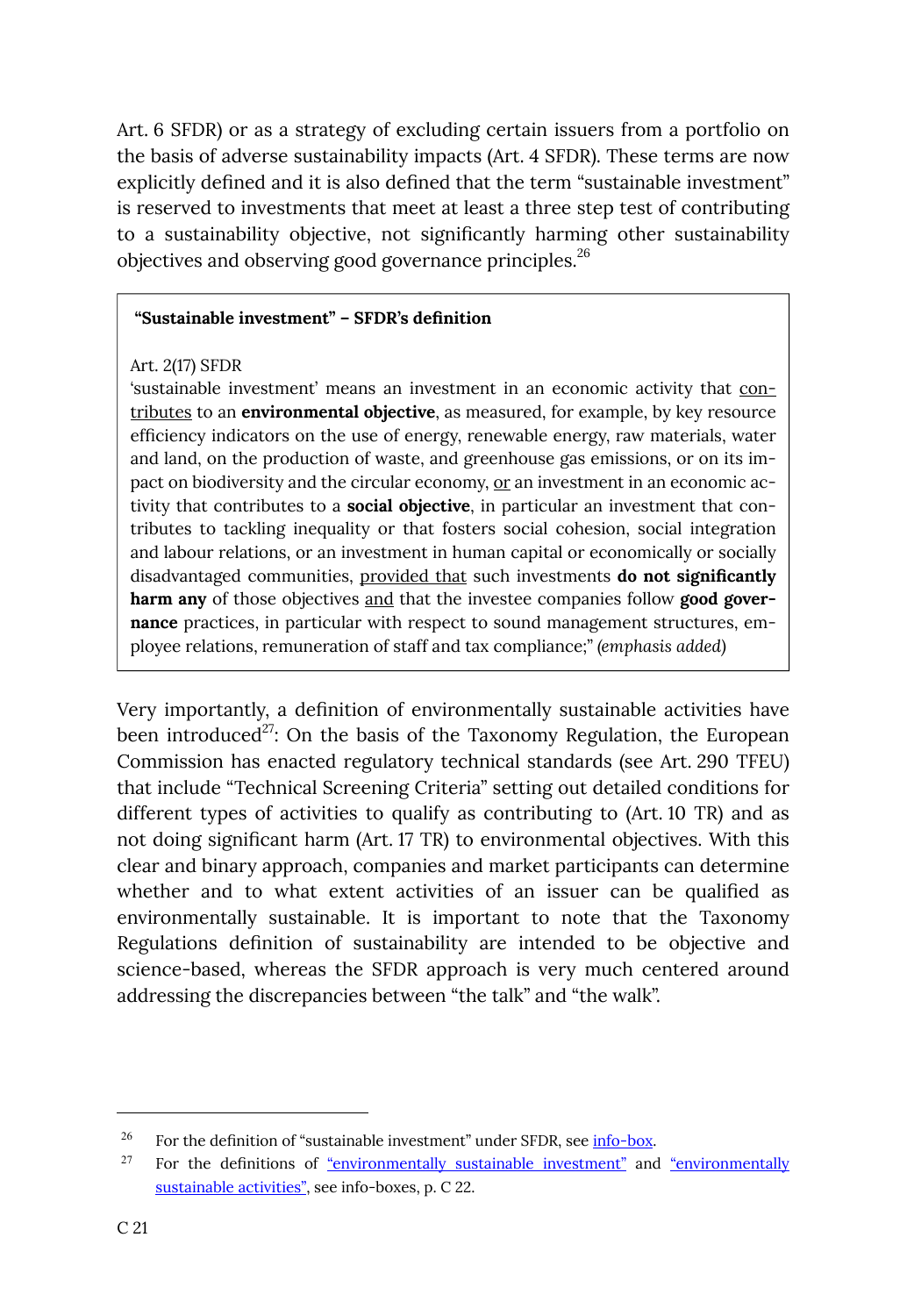### <span id="page-22-0"></span>**"Environmentally sustainable investment" – Taxonomy Regulation's definition**

Art. 2(1) Taxonomy Regulation

'environmentally sustainable investment' means an investment in one or several **economic activities** that qualify as environmentally sustainable under this Regulation; *(emphasis added)* 

### <span id="page-22-1"></span>**"Environmentally sustainable activities" – Taxonomy Regulation's definition**

Art. 3 Taxonomy Regulation

### **Criteria for environmentally sustainable economic activities**

For the purposes of establishing the degree to which an investment is environmentally sustainable, an **economic activity** shall qualify as environmentally sustainable where that economic activity:

- (1) **contributes substantially to one or more of the environmental objectives** set out in Article 9 in accordance with Articles 10 to 16;
- (2) **does not significantly harm any** of the environmental objectives set out in Article 9 in accordance with Article 17;
- (3) is carried out in compliance with the **minimum safeguards** laid down in Article 18; and
- (4) complies with **technical screening criteria** that have been established by the Commission in accordance with Article 10(3), 11(3), 12(2), 13(2), 14(2) or 15(2). *(emphasis added)*

The Taxonomy Regulation's definitions are relevant for several other obligations. To enhance reliability of the use of these metrics, issuers of securities and notably issuers of bonds under the EU Green Bond Standard may have to have their assessment of Taxonomy-alignment of the company/ bond audited and verified by an external party. $^{28}$  Similarly, the EC plans to allow that financial products that prove to meet certain ecological minimum requirements may demonstrate their environmental friendliness by using the

European Commission, Questions and Answers: European Green Bonds Regulation, 6 July 2021, see "What are the key features of the European Green Bond Standard?", under "External review". 28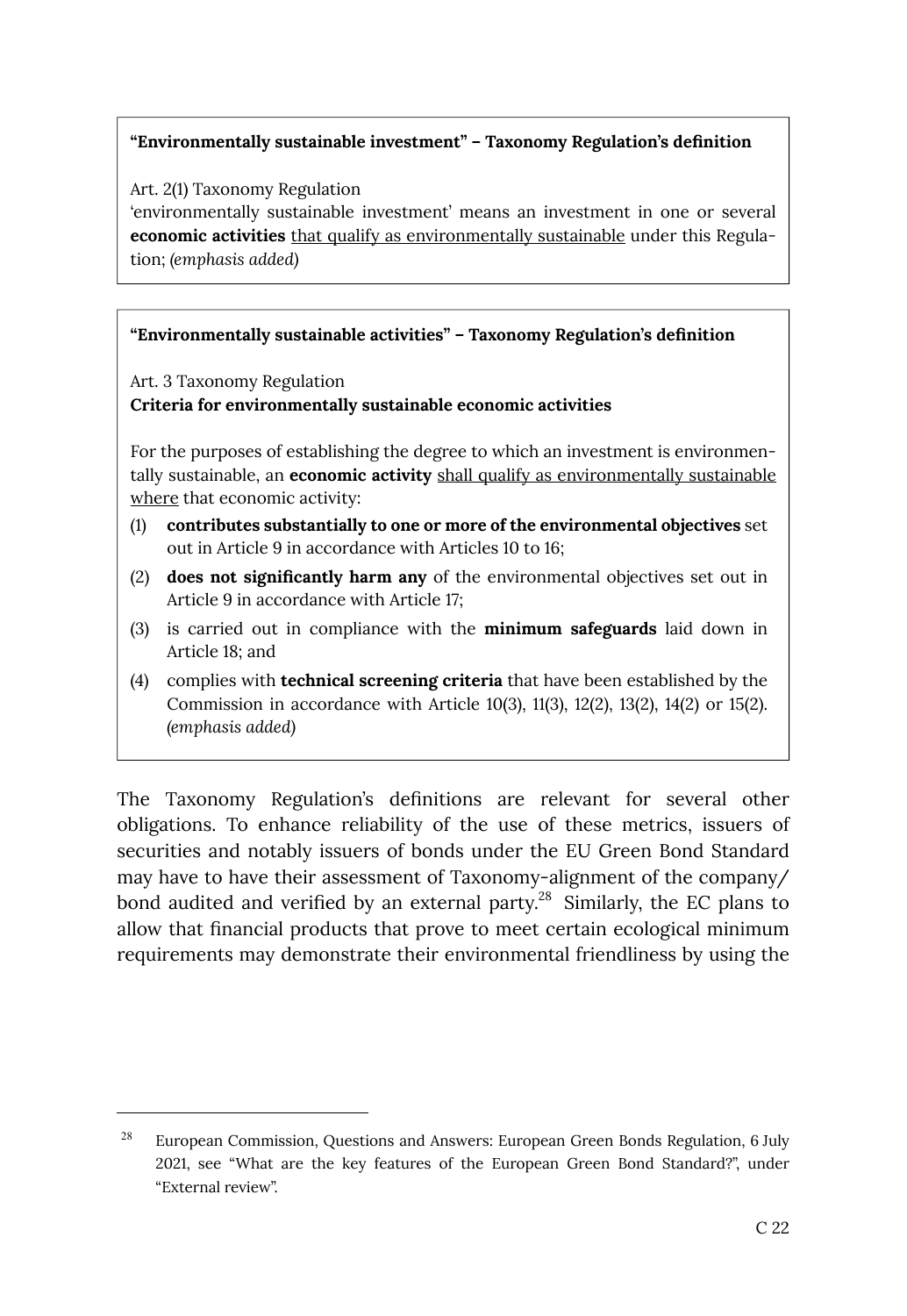EU Ecolabel, a voluntary label introduced in 1992 that aims "to provide consumers with accurate, non-deceptive, science-based information on the environmental impact of products."<sup>29</sup>

The most recent MiFID II changes also introduce measures to increase investor confidence by requiring firms to consider sustainability topics as part of their fiduciary duties towards clients. Investment advisers and portfolio managers must obtain exact information on clients` sustainability preferences differentiating between Taxonomy-aligned investments, sustainable investments as defined in Art. 2(17) SFDR and investments considering adverse sustainability impacts (see Art. 2(7) Regulation 2017/565) as part of the advisory/management process. In the course of this process, advisers/ managers commit to invest in accordance with these preferences, which has to be e.g. documented in sustainability statements provided to clients (Art. 24(4) MiFID II).

## <span id="page-23-0"></span>**III. Nudging the markets to self-adjust: Disclosure requirements as a key instrument**

While "sustainable" products are often found as providing too little and too generic information supporting the sustainability claims and, thus, as allowing greenwashing, the third instrument consists of extensive disclosure requirements imposed on financial market participants. The EU allows for differentiations in various respects. On the one hand, products can have different levels of ambition in pursuing sustainability goals: by simply promoting ESG characteristics (see Art. 8 SFDR) or by having "sustainable investments as its objective" (Art. 9 SFDR). On the other hand, financial market participants can develop and apply different methods to define sustainability in addition to the strict Taxonomy definitions. In such case, they are obliged to disclose the basis of such methodology. This approach allows a greater degree of flexibility for market participants, e.g. to pursue innovative approaches. But it also means that – in an ideal world of investors who are capable of

Recital 1 of Regulation (EC) No 66/2010 of the European Parliament and of the Council of 25 November 2009 on the EU Ecolabel (Text with EEA relevance), OJ L 27 of 30 January 2010, 1 ff. 29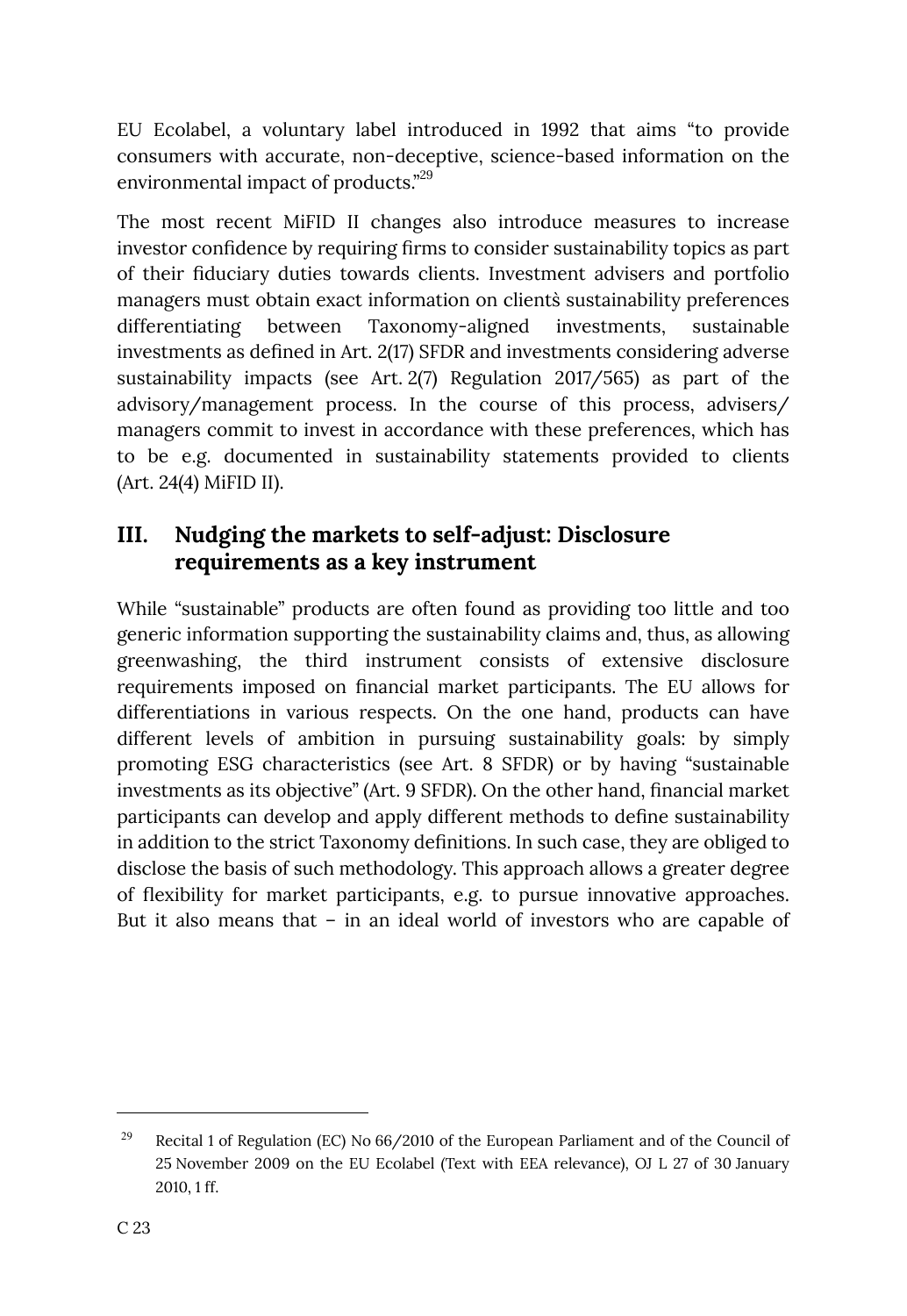fully understanding the disclosures<sup>30</sup> – any approach that is too lax, can be recognized. For example, it may still be allowed under the SFDR to call a less ambitious fund "green", but as a financial market participant making such claim would have to make the Art. 8 disclosure in accordance with SFDR rules, this disclosure would reveal that the fund in fact is "not that green". This fact by itself would bring potential reputational, regulatory and liability risks. These risks, in the regulator's eyes, would in most cases likely lead to the market's self-correction, along the underlying logic of the rule stipulated by the renowned American jurist and US Supreme Court Justice L. Brandeis more than one hundred years ago: *"Sunlight is said to be the best of disinfectants."* 31 Therefore, we are of the view that the new EU regulatory framework on sustainable finance (SFDR, Taxonomy Regulation, updated MiFID II), at this stage of its development, does not directly aim at sanctioning greenwashing, but rather makes the market place fairer and lives of market players with good intentions easier, because the standards for what qualifies as "sustainable investment" are now clear(er), defined by the law. This development might change our perspective on the typical greenwashing cases that we have witnessed in the past – where companies often made bold statements about environmental-friendliness of their activities, but the facts behind the statements were far less convincing.<sup>32</sup> We may ask ourselves whether they would have happened if there was a regulatorily stipulated consensus on how the different ESG-related terms and concepts should be properly understood. The European Commission's language, used when presenting the EU Green Bond Standard proposal, may be used in support of this argument line: *"For issuers, the lack of common definitions of environmentally sustainable economic* 

For the general critique of the mandatory disclosures approach, see Ben-Shahir Omri/ Schneider Carl E., More Than You Wanted to Know: The Failure of Mandated Disclosure, Princeton University Press 2014. On the limits of the information model and the problem of "information overload", see Poelzig Dörte, Kapitalmarktrecht (Capital market law), 2nd edition, C.H. Beck 2021, 21-23. It can probably be understood as a sign of lack of confidence in the information model when regulating sustainable finance that, for example, French and German authorities have published draft guidelines imposing requirements on product managers (in addition to their SFDR disclosures) to structure their "sustainable" portfolios in a certain way. 30

Brandeis Louis D., Other People's Money: And How Bankers Use it, 1913, 92. 31

For a recent overview, see Bhargava Akriti et al., Climate-Washing Litigation: Legal Liability for Misleading Climate Communications, The Climate Social Science Network (CSSN) Research Report 2022:1, Policy Briefing, January 2022. 32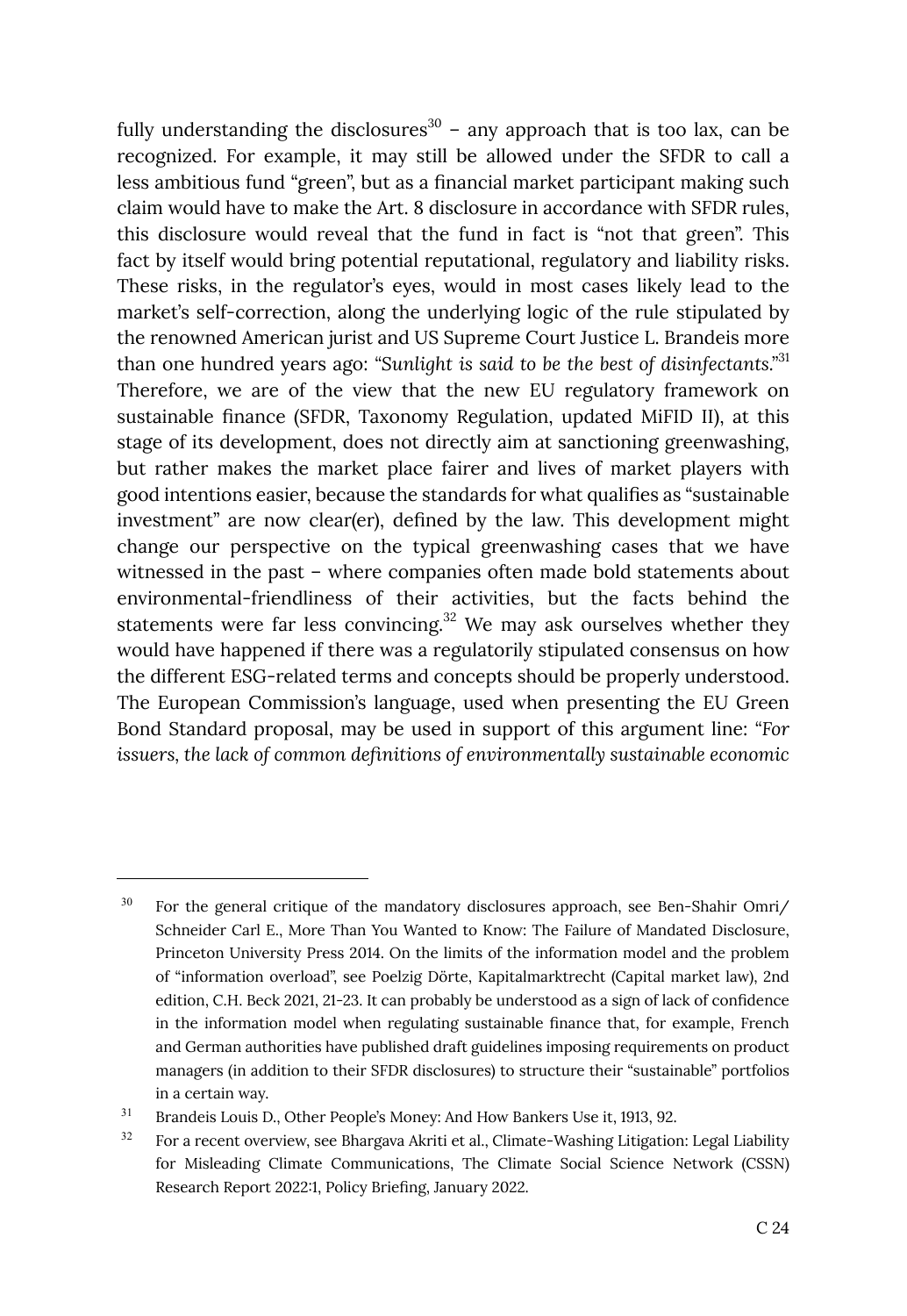*activities creates uncertainty about which economic activities can be considered to be legitimately green. In such conditions, issuers may face reputational risks from potential accusations of greenwashing, especially in transitional sectors."* 33

# <span id="page-25-0"></span>**IV. Triggering regulatory obligations: Centrality of product's positioning**

To sum up our analysis of the EU's regulatory approach to sustainable finance, the legislative measures, regulatory mechanisms and techniques in the different regulations aim at exposing cases in which a financial product is promoted as "green" or "sustainable" without following though in action. Therefore, it is not surprising to see that the trigger for relevant requirements is that a product is positioned (promoted/marketed/recommended) as "green" or "sustainable"<sup>34</sup>.

It is these activities that under the new EU's sustainable finance regulatory framework lead to/trigger regulatory obligations to act and bear regulatory non-compliance consequences:

| Regulatory consequences of financial product's ESG positioning |                                                                                                                                                                                                                                                                                                                                                                                                                                                                                                |  |
|----------------------------------------------------------------|------------------------------------------------------------------------------------------------------------------------------------------------------------------------------------------------------------------------------------------------------------------------------------------------------------------------------------------------------------------------------------------------------------------------------------------------------------------------------------------------|--|
| Regulatory<br>obligations<br>triggered                         | <b>Disclosure requirements</b> in accordance with Art. 8/9<br>SFDR.                                                                                                                                                                                                                                                                                                                                                                                                                            |  |
|                                                                | In case the actual sustainability-related perfor-<br>→<br>mance does not live up to the promises/forward-<br>looking statements in relevant product-related<br>pre-contractual and website (for example, % of<br>Taxonomy Regulation alignment), such <b>discrep-</b><br><b>ancy</b> would clearly show in periodic reportings.<br>Relevant product-related pre-contractual, website and<br>periodic disclosures must be <b>aligned</b> with the language<br>used in marketing communications. |  |

Proposal for a regulation of the European Parliament and of the Council on European green bonds, COM (2021) 391, 6 July 2021. 33

It should be noted that promoting a product as being of a higher level of "green"/"sustainable", e.g. as "having sustainable investments as objective" (Art. 9 SFDR), or as promoting Taxonomy-aligned investments (Art. 5, 6 TR) similarly triggers higher levels of disclosure. 34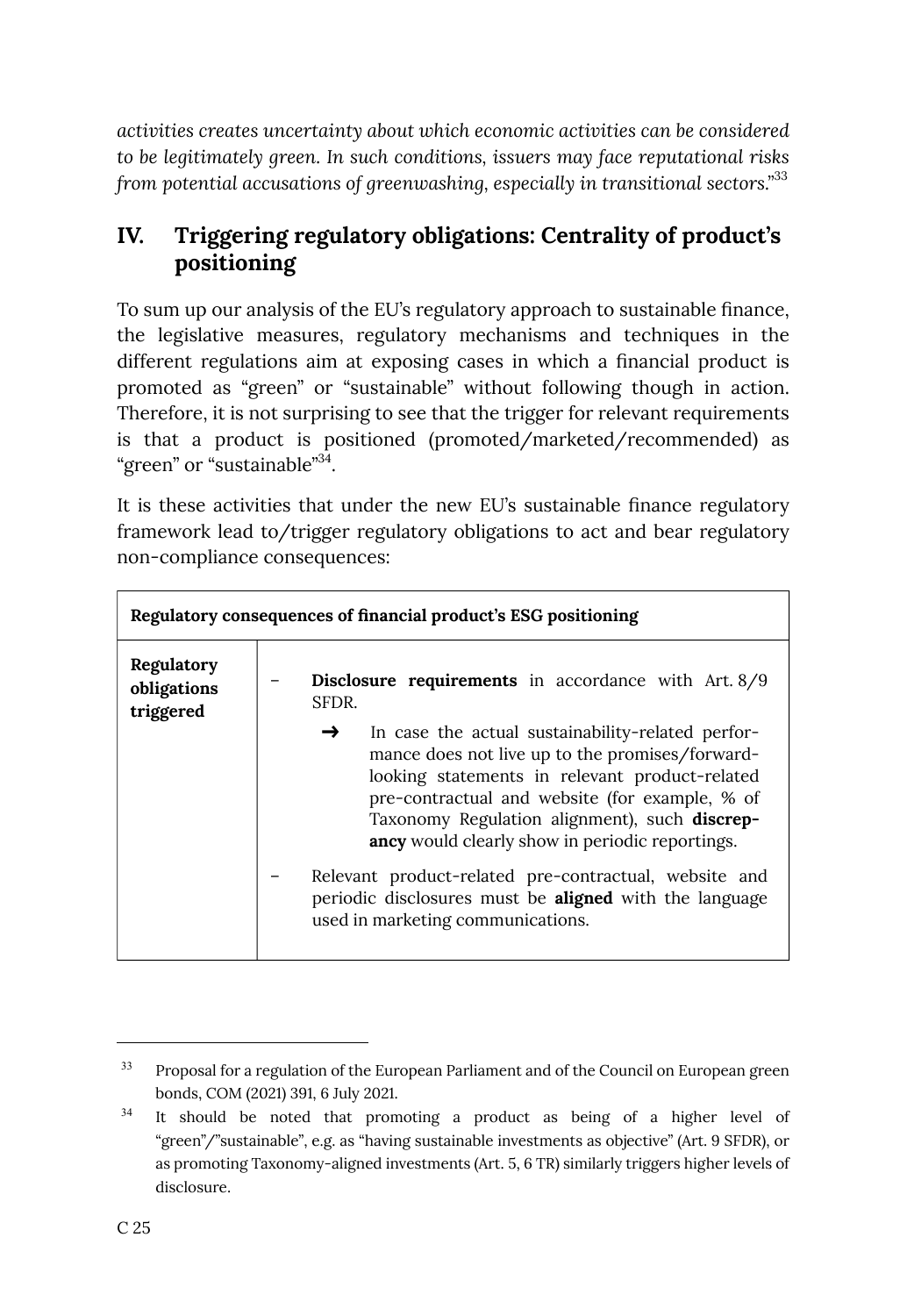| Regulatory consequences of financial product's ESG positioning |                                                                                                                                                                                                                                                                                  |  |
|----------------------------------------------------------------|----------------------------------------------------------------------------------------------------------------------------------------------------------------------------------------------------------------------------------------------------------------------------------|--|
|                                                                | In some cases (for example, when using a label such as EU<br>Ecolabel or EU Green Bond Standard), the content of the<br>product must meet certain conditions.                                                                                                                    |  |
| Consequences<br>of regulatory<br>non-compli-<br>ance           | Non-compliance with the above regulatory obligations triggered<br>leads to a consequence that:<br>a related product recommendation would be considered<br>unsuitable for MiFID purposes;<br>possible <b>damage claims</b> for mis-selling;<br>regulatory and reputational risks. |  |

The broadly defined concept of "promotion", as it is understood by the EC for purposes of Art. 8 SFDR, shall play a particularly central role going forward. The concept of "promotion" is defined as follows $35$ :

"The term 'promotion' within the meaning of Article 8 of Regulation (EU) 2019/2088 encompasses, by way of example, direct or indirect claims, information, reporting, disclosures as well as an impression that investments pursued by the given financial product also consider environmental or social characteristics in terms of investment policies, goals, targets or objectives or a general ambition in, but not limited to, pre-contractual and periodic documents or marketing communications, advertisements, product categorisation, description of investment strategies or asset allocation, information on the adherence to sustainability-related financial product standards and labels, use of product names or designations, memoranda or issuing documents, factsheets, specifications about conditions for automatic enrolment or compliance with sectoral exclusions or statutory requirements regardless of the form used, such as on paper, durable media, by means of websites, or electronic data rooms." *(emphasis added)* 

The interplay of this concept of "promotion" with the requirements of Art. 13 SFDR ("… *ensure that their marketing communications do not contradict the information disclosed pursuant to this Regulation*.") will, in our view, be one of the most interesting developments to watch in the coming years.

<sup>&</sup>lt;sup>35</sup> EC's SFDR Q&A 7/2021, 8.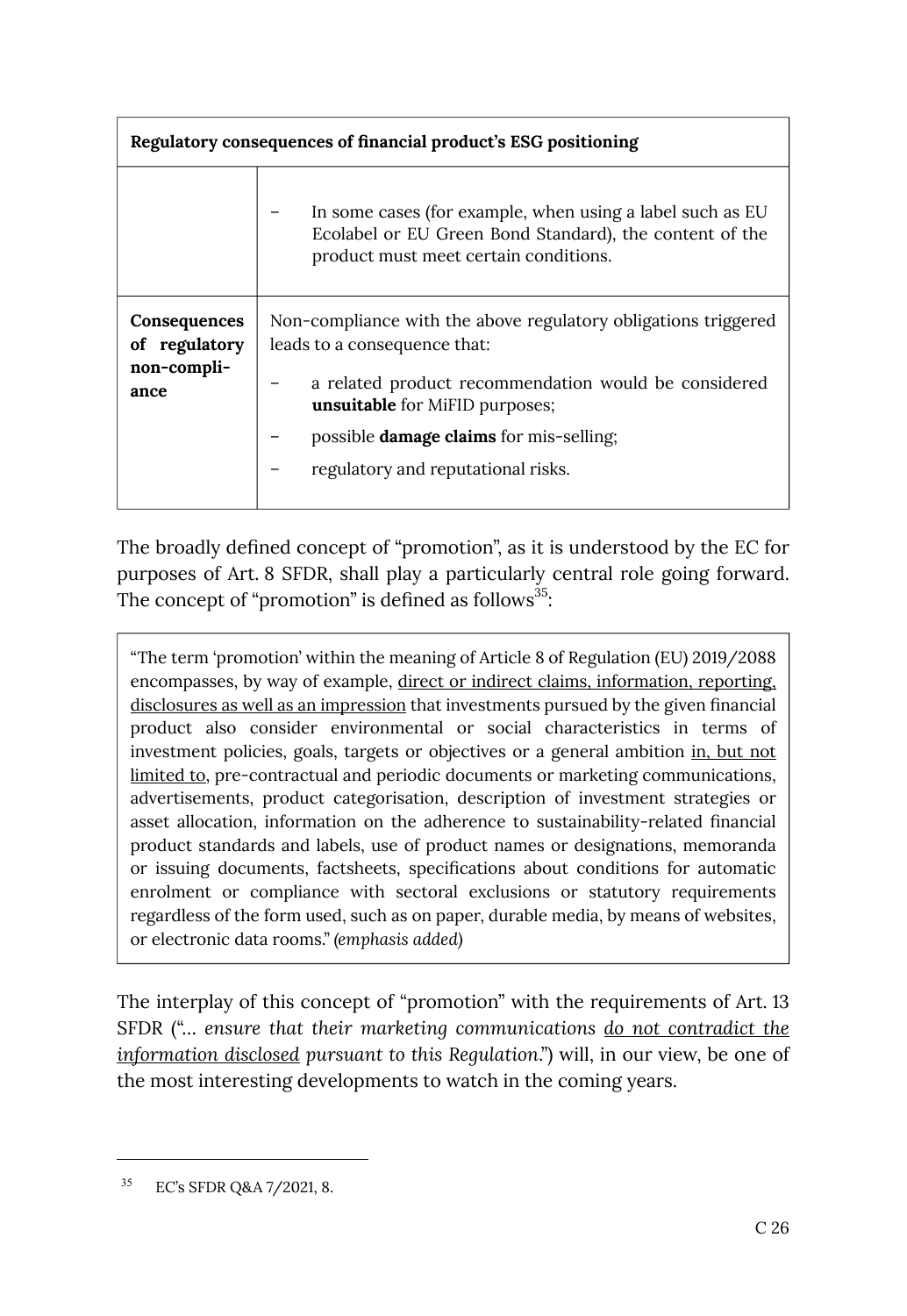# <span id="page-27-0"></span>**V. Importance of quality ESG data**

Our analysis of current regulatory developments regarding greenwashing and greenwashing risk in particular once again reminds us of the importance of quality ESG data in sustainable finance. Availability of ESG data is central not not only for measuring and communicating the performance of financial products, financial instruments and businesses in general for the practical purposes of the financial industry. It is also central for purposes of financial services supervision as well as for academic research. In order to fulfil its purpose optimally and make the markets more efficient, such ESG data should be standardized so that it can be compared across markets and jurisdictions, which the EU regulations at hand certainly aim to contribute to by defining key terms and prescribing a template-based approach to disclosures in particular. As to the ESG data availability in general, various efforts are undertaken on global scale to meet this challenge<sup>36</sup>. The challenge, which in context of last year's International Conference on Statistics for Sustainable Finance was very pointedly summarized under the motto *"No data – no sustainable finance!"*<sup>37</sup> Until substantial improvements addressing this challenge are made, the fragmented ESG data and insufficient ESG coverage may remain one of the biggest challenges in navigating and properly measuring the performance of the rapidly developing and growing sustainable investing market. Partial unavailability of ESG data remains a challenge not only for purposes of fulfilling regulatory obligations coming out of the EU's sustainable finance regulatory framework. Limitations of ESG data is also a challenge for all financial market players putting in a serious effort to avoid or at least mitigate the greenwashing risk.

Sustainable finance data for Central Banks, IFC Report No 14 of 17 December 2021; Mauderer Sabine: Sustainable finance and the availability of good quality data, Welcome remarks by Dr Sabine Mauderer, Member of the Executive Board of the Deutsche Bundesbank, at the International Conference on Statistics for Sustainable Finance, jointly organised by the Bank of France, Deutsche Bundesbank and the Irving Fisher Committee on Central Bank Statistics, Paris, 14 September 2021. 36

Mauderer Sabine, "No data – no sustainable finance", LinkedIn post by Dr. Sabine Mauderer, Member of the Executive Board of the Deutsche Bundesbank on the occasion of the International Conference on Statistics for Sustainable Finance, jointly organised by the Bank of France, Deutsche Bundesbank and the Irving Fisher Committee on Central Bank Statistics, Paris, 14 September 2021. 37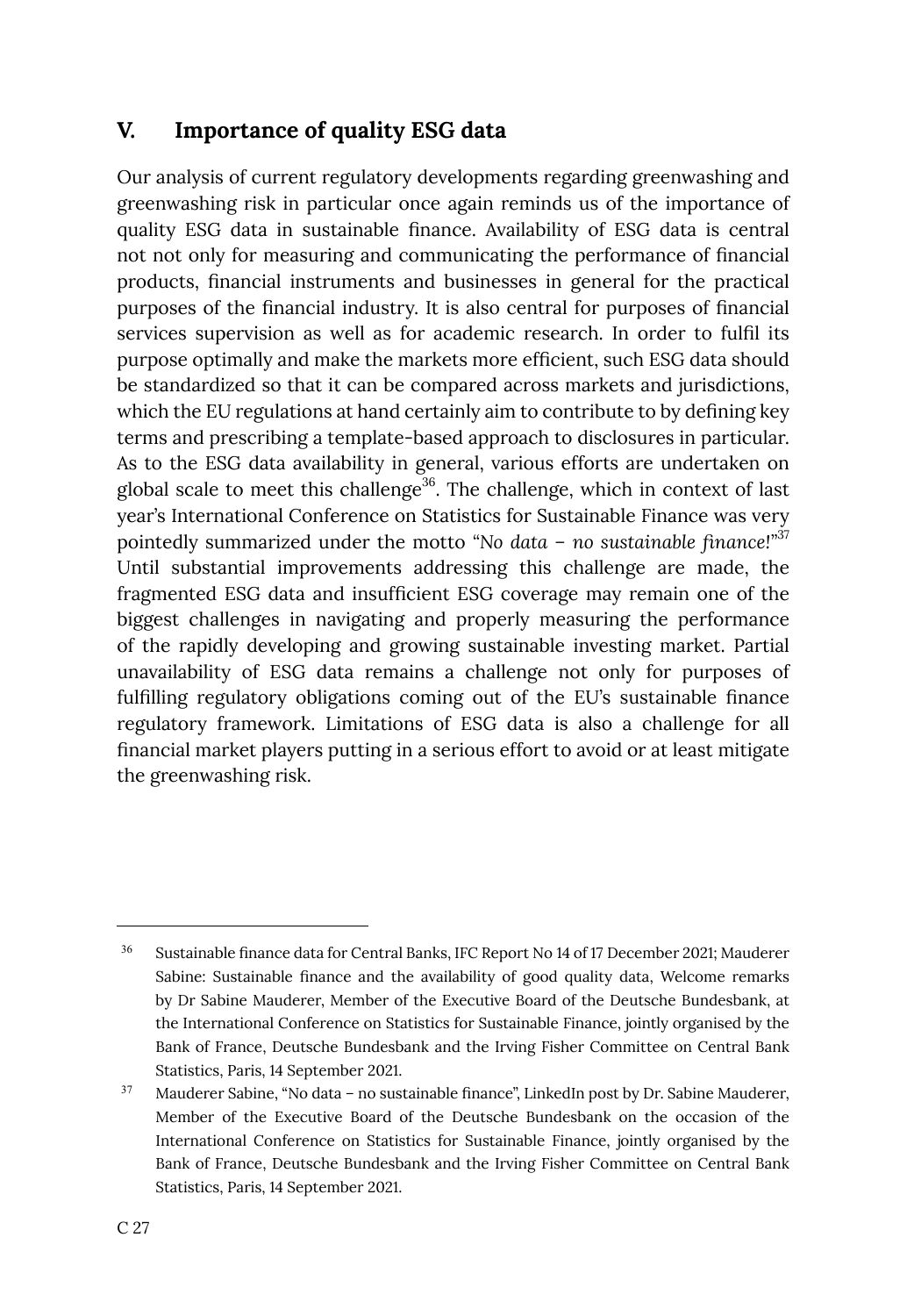# <span id="page-28-0"></span>**E. Taking the greenwashing risk seriously**

In order to properly address and manage the greenwashing risk, the following topic areas shall be addressed via suitable organizational arrangements as a matter of first priority:

- **Ensuring proper review process of marketing material relating to sustainability/ESG topics** (e.g., using marketing material/communications policy) and other marketing communications with a purpose of, first, having all products making sustainability/ESG claims to include *relevant disclosures*, and, second, avoiding the *impression* of a sustainable/ESG investment to be created for all other products (in this context, see the above quoted definition of "promotion" as it is understood by the EC).
- **Approval process of financial products/offerings** pursuing the same sustainability/ESG-related objectives as described in first bullet point.
- **Compliance with sustainability/ESG labels/standards** (for example, the EU Green Bond Standard), in cases where such labels/standards exist.
- **Personnel / staff education and training** (knowledge & expertise) on sustainable products and related organizational processes within a company.

# <span id="page-28-1"></span>**F. Concluding observations**

As the sustainable finance regulatory tsunami continues to gain pace, it is the year 2021 in which it seems to have approached the topic of greenwashing in full speed.<sup>38</sup> The previously generally unregulated field in European sustainable finance is now filled with new regulatory content. Our analysis of the definitions of greenwashing in the EU's new sustainable finance regulatory framework has two important general take-aways: First, it is certainly not true to say any more that greenwashing is not a defined term in sustainable finance. Second, there is obviously no uniform official definition of the term.

The elements of the emerging regulatory concept of greenwashing seem to vary according to the relevant regulation, demonstrating first indications of a broader approach in the European Commission's strategic documents. While exact borderlines of the concept's reach remain relatively open and are certainly expected to become clearer as the relevant enforcement practices

 $38$  See [Timeline overview figure](#page-3-0), p. C 3.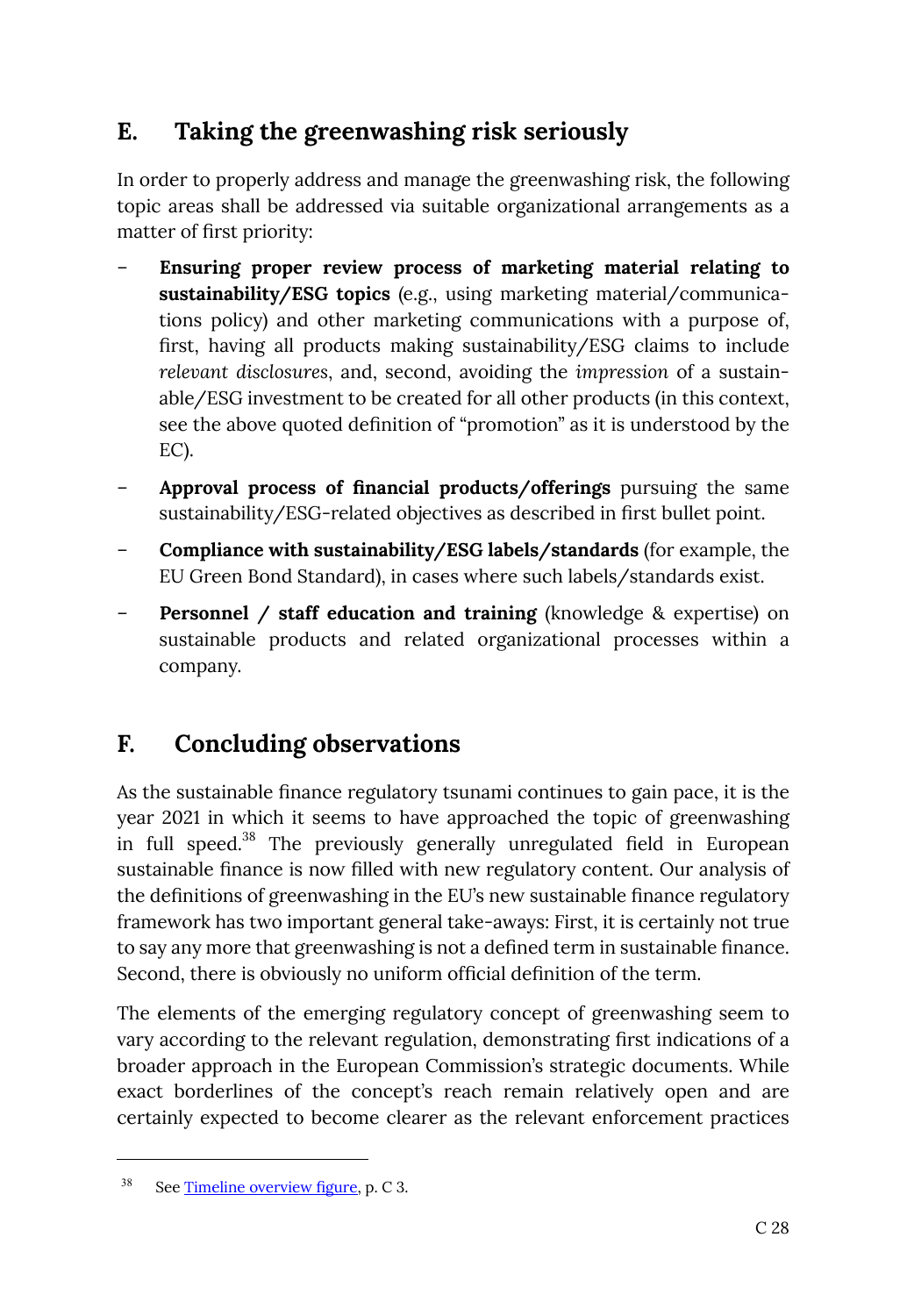develop, it can be said that we are at a phase where a regulatory concept of greenwashing is in the process of emergence as part of the EU's sustainable finance regulatory agenda. This concept will play key role in the EU's sustainable finance regulatory framework.

Our findings also reemphasize the importance of availability of quality ESG data for achieving the EU's sustainable finance regulatory framework's purpose. It remains to be seen if the abundance of newly available data triggered by the new ESG reporting and disclosure regulatory obligations lead to better informed investment decisions and more efficient markets and not to information overload.

Whether the financial flows will in fact be channeled towards more sustainable activities and long-term needs, will in the end depend on the market participants and their actions. Actions, which will either build trust or damage it. The EU's Sustainable Finance Action Plan defines sustainable finance as "*the process of taking due account of environmental and social considerations in investment decision-making, leading to increased investments in longer-term and sustainable activities*" <sup>39</sup> (emphasis added). The final part of this definition is too often forgotten in technical discussions, focusing on the operationalization of the ESG concept. But it is of key importance as it puts emphasis on the results, not just checking the formal ESG boxes.

Greenwashing is certainly damaging the sustainable finance effort, especially as regards the real world results it aims to achieve. That's why the clear standard-setting and increasing clarity on what greenwashing means is a good sign for all aiming to contribute to the transition to a more sustainable economy.

<sup>&</sup>lt;sup>39</sup> Sustainable Finance Action Plan, 2.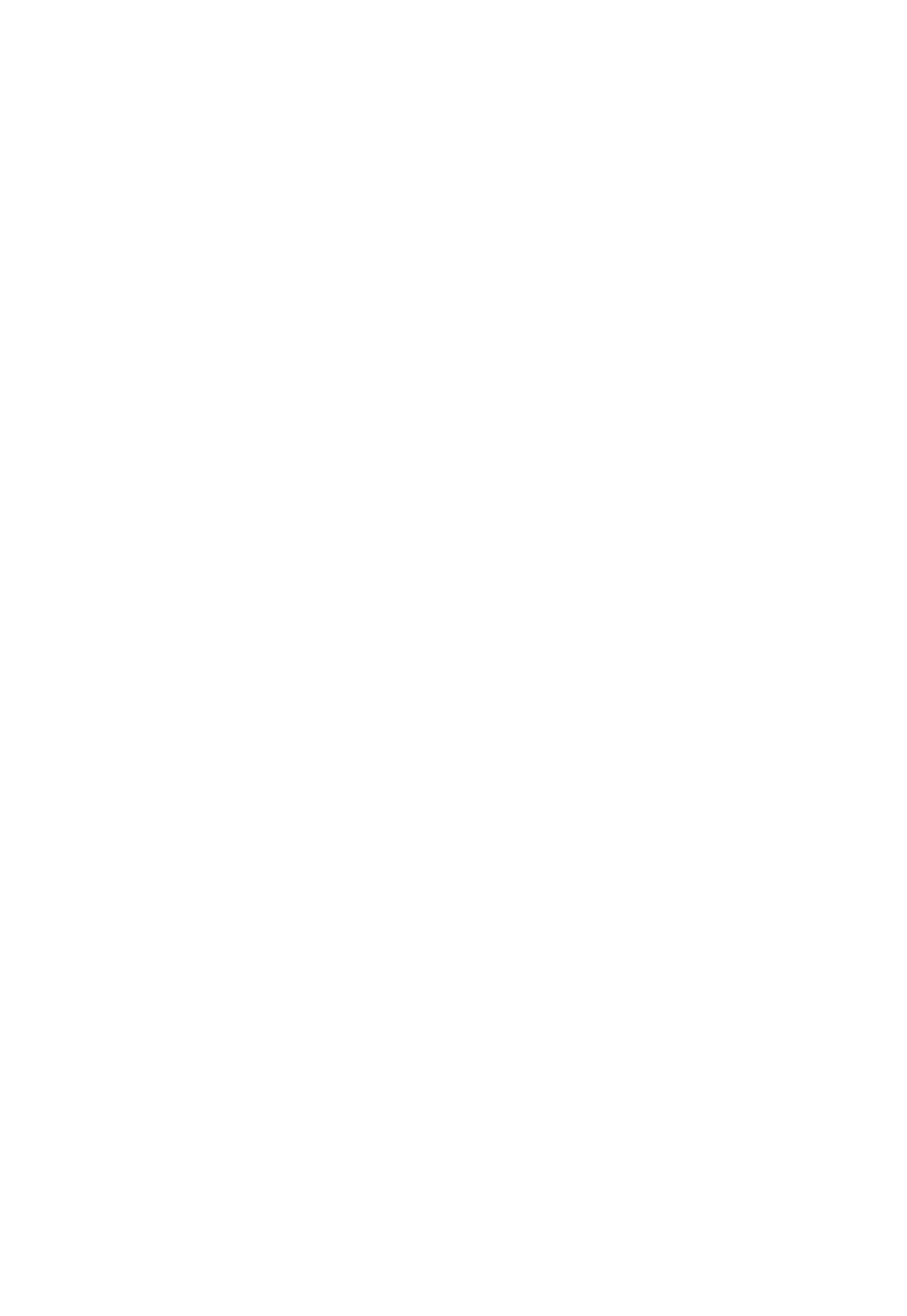

24. Jahrgang

#### **Herausgeber**

Europa Institut an der Universität Zürich Hirschengraben 56 8001 Zürich Schweiz [eiz@eiz.uzh.ch](mailto:eiz@eiz.uzh.ch) 

Institut für deutsches und europäisches Gesellschaftsund Wirtschaftsrecht der Universität Heidelberg Friedrich-Ebert-Platz 2 69117 Heidelberg Deutschland

LL.M. Internationales Wirtschaftsrecht Universität Zürich Hirschengraben 56 8001 Zürich

#### **Wissenschaftlicher Beirat**

Prof. (em.) Dr. Heinz-Dieter Assmann, Universität Tübingen (Bank- und Kapitalmarktrecht); Prof. (em.) Dr. Peter Behrens, Universität Hamburg (Gesellschaftsrecht); Prof. Dr. Andreas Glaser, Universität Zürich (Staatsrecht und Demokratie); Prof. Dr. Michael Hahn, Universität Bern (Wirtschaftsvölkerrecht); Prof. Dr. Waltraud Hakenberg, Universität des Saarlandes (EuGH); Prof. Dr. Andreas Heinemann, Universität Zürich (Wirtschafts- und Wettbewerbsrecht); Prof. Dr. Sebastian Heselhaus, Universität Zürich (Umwelt, Energie); Prof. Dr. Bernd Holznagel, Universität Münster (Telekommunikation, Medien); Prof. Dr. Dr. Dr. Waldemar Hummer, Universität Innsbruck (Auswärtige Beziehungen); Prof. Dr. Andreas Kellerhals, Universität Zürich (Gemeinsame Handelspolitik); Prof. Dr. Helen Keller, Universität Zürich (EMRK); Prof. Dr. Dr. h.c. Manfred Löwisch, Universität Freiburg i. Br. (Arbeits- und Sozialrecht); Prof. Dr. Francesco Maiani, Universität Lausanne (Strafjustiz und öffentliche Verwaltung); Prof. Dr. René Matteotti, Universität Zürich (Steuerrecht); Prof. Dr. Frank, LL.M. Meyer, Universität Zürich (int. Strafprozessrecht); Prof. Dr. Dr. h.c. mult. Peter-Christian Müller-Graff, Universität Heidelberg (Binnenmarkt und Industriepolitik); Prof. Dr. Matthias Oesch, Universität Zürich (Institutionelles, Rechtsstaatlichkeit); Prof. Dr. Roger Rudolph, Universität Zürich (Arbeits- und Privatrecht); Prof. Dr. jur. Dres. h.c. Jürgen Schwarze, Universität Freiburg i. Br. (Allgemeine, institutionelle und finanzielle Fragen); Prof. Dr. Florent Thouvenin, Universität Zürich (Datenschutz); Prof. (em.) Dr. Rolf H. Weber, Universität Zürich (Digitale Transformation); Prof. (em.) Dr. Roger Zäch, Universität Zürich (Konsumentenschutz)